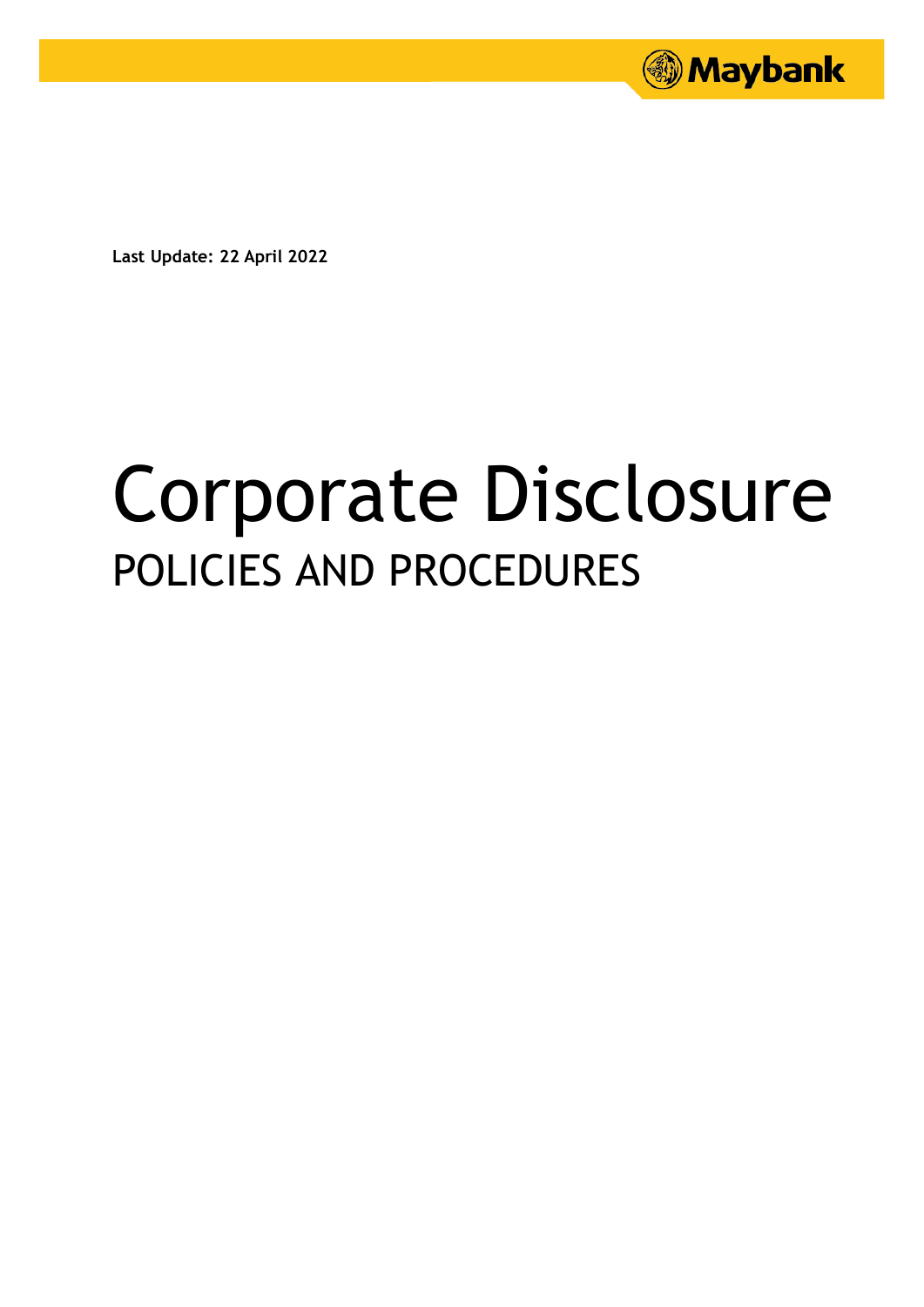# **Table of Contents**

|    | 1.1 |                                                                         |  |  |
|----|-----|-------------------------------------------------------------------------|--|--|
|    | 1.2 |                                                                         |  |  |
|    | 1.3 |                                                                         |  |  |
|    | 1.4 |                                                                         |  |  |
|    | 1.5 |                                                                         |  |  |
| 2. |     |                                                                         |  |  |
|    | 2.1 |                                                                         |  |  |
|    | 2.2 |                                                                         |  |  |
|    | 2.3 |                                                                         |  |  |
|    |     |                                                                         |  |  |
|    | 3.1 |                                                                         |  |  |
|    |     |                                                                         |  |  |
|    |     |                                                                         |  |  |
|    | 4.1 |                                                                         |  |  |
|    | 4.2 |                                                                         |  |  |
|    | 4.3 |                                                                         |  |  |
|    | 4.4 |                                                                         |  |  |
|    | 4.5 |                                                                         |  |  |
|    | 4.6 |                                                                         |  |  |
|    | 4.7 |                                                                         |  |  |
|    | 4.8 |                                                                         |  |  |
|    | 4.9 | Misrepresentations and Accidental Disclosure of Material Information 13 |  |  |
|    |     |                                                                         |  |  |
|    |     |                                                                         |  |  |
|    |     |                                                                         |  |  |
|    |     |                                                                         |  |  |
|    |     |                                                                         |  |  |
|    |     |                                                                         |  |  |
|    |     |                                                                         |  |  |
|    |     |                                                                         |  |  |
|    |     |                                                                         |  |  |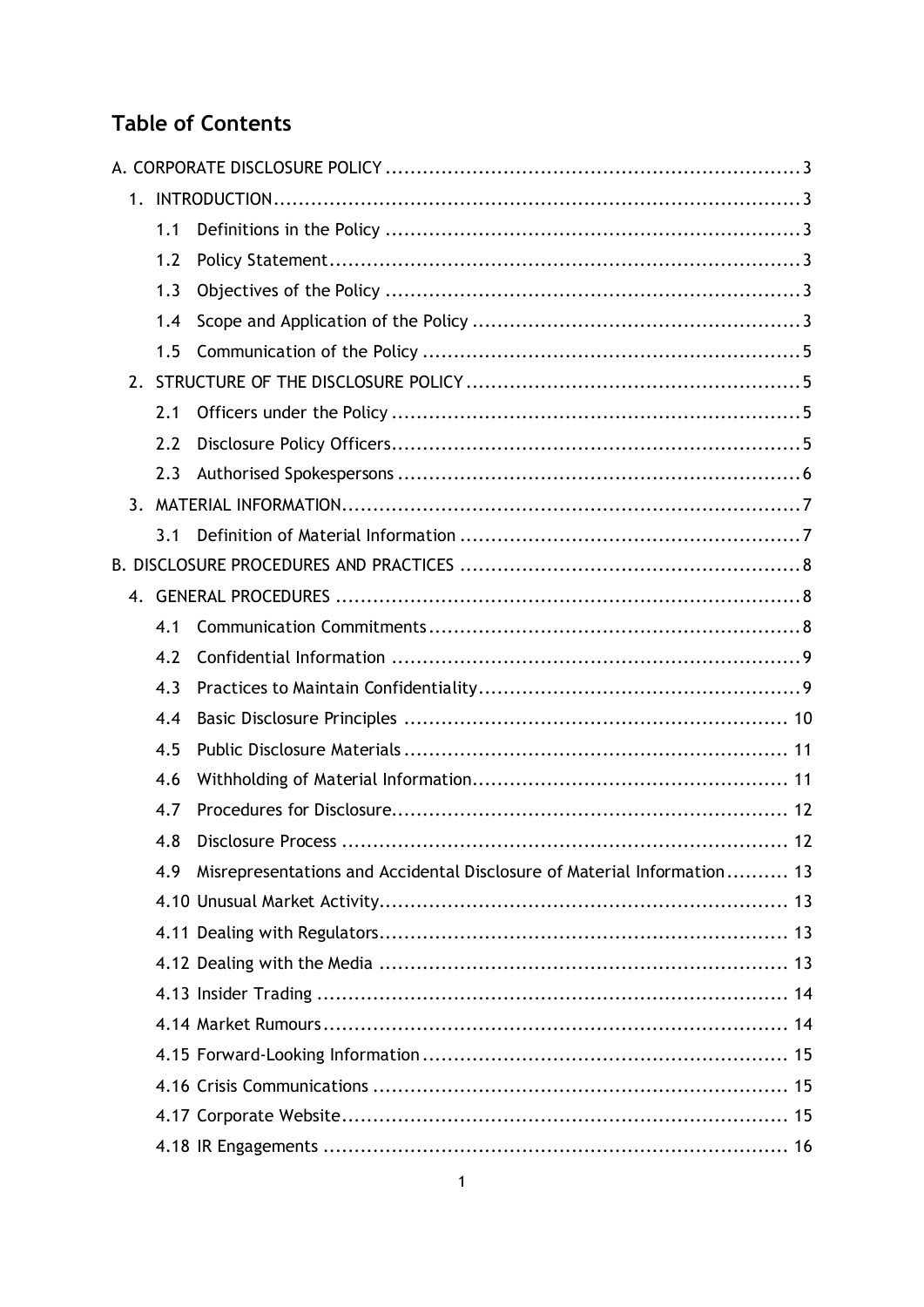|  |     | 4.19 Social Media and other Electronic Means of Communications 16 |  |  |  |
|--|-----|-------------------------------------------------------------------|--|--|--|
|  |     |                                                                   |  |  |  |
|  |     |                                                                   |  |  |  |
|  |     |                                                                   |  |  |  |
|  | 5.1 |                                                                   |  |  |  |
|  | 5.2 |                                                                   |  |  |  |
|  | 5.3 |                                                                   |  |  |  |
|  | 5.4 |                                                                   |  |  |  |
|  | 5.5 |                                                                   |  |  |  |
|  | 5.6 |                                                                   |  |  |  |
|  | 5.7 |                                                                   |  |  |  |
|  | 5.8 |                                                                   |  |  |  |
|  | 5.9 |                                                                   |  |  |  |
|  |     |                                                                   |  |  |  |
|  |     |                                                                   |  |  |  |
|  |     |                                                                   |  |  |  |
|  |     |                                                                   |  |  |  |
|  |     |                                                                   |  |  |  |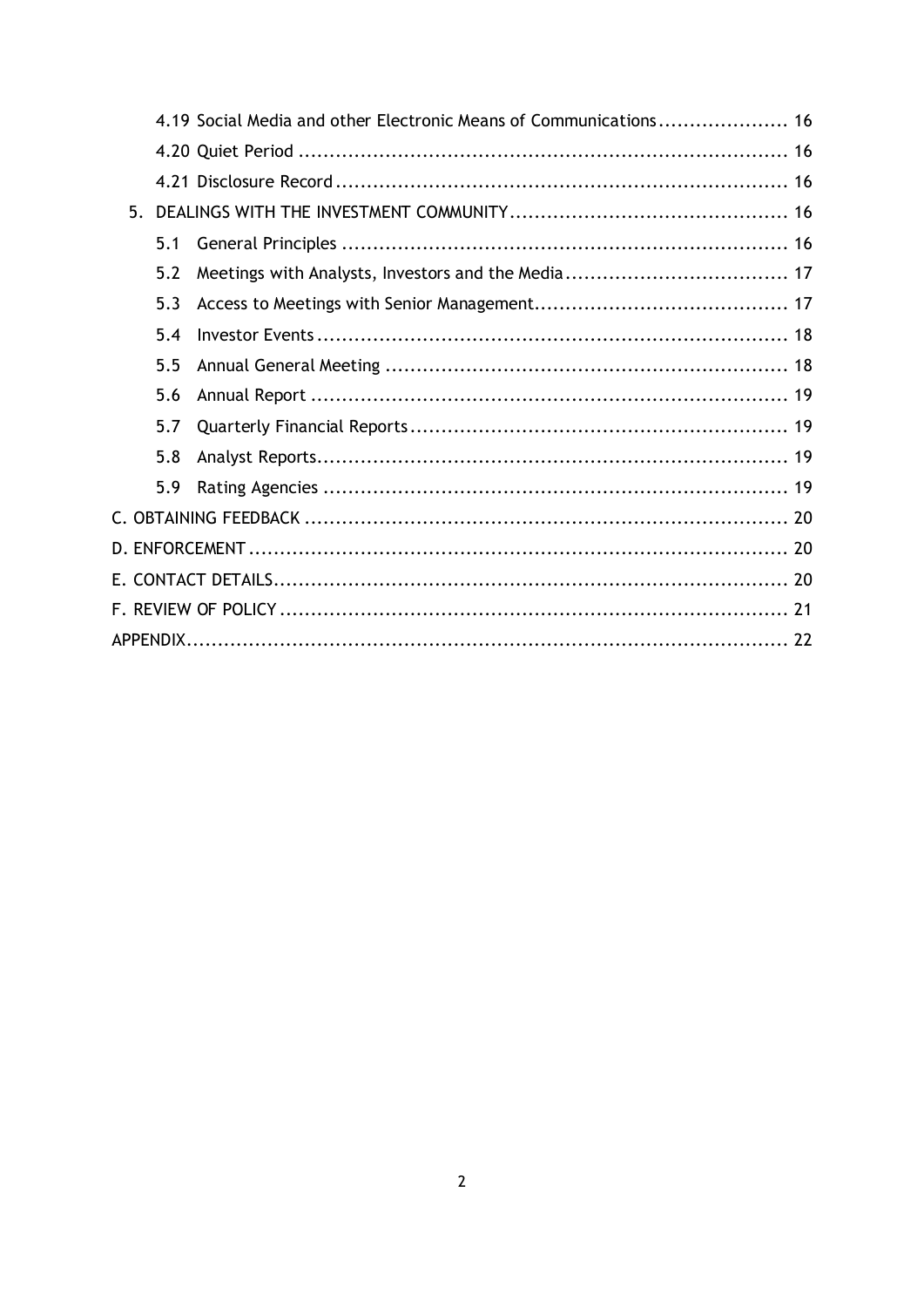## <span id="page-3-0"></span>**A. CORPORATE DISCLOSURE POLICY**

## <span id="page-3-2"></span><span id="page-3-1"></span>**1. INTRODUCTION**

#### 1.1 Definitions in the Policy

Capitalised terms that are used in the Policy have the meanings set forth in Appendix A or as otherwise defined.

#### <span id="page-3-3"></span>1.2 Policy Statement

As a public listed company, Malayan Banking Berhad ("Maybank" or "Company") and its subsidiaries ("the Group") are committed to fulfil its obligation to provide information about the Group, its performance, financial position, operations, corporate developments and governance as well as its future prospects to shareholders, stakeholders and the public in general.

The Group believes in the principles of transparency and corporate accountability. Towards this end, the Group ensures that announcements of material information and corporate disclosure are factual, accurate, timely and broadly disseminated in accordance with applicable legal and regulatory requirements so that investors and potential investors can make properly informed investment decisions, and others can have a balanced understanding of the Group.

## <span id="page-3-4"></span>1.3 Objectives of the Policy

The objectives of this Corporate Disclosure Policies and Procedures ("Policy", "Disclosure Policy" or "CDPP") are to:

- a. Serve as a statement of the Group's disclosure policies and procedures and to ensure the adoption of consistent disclosure practices throughout the Group;
- b. Reinforce the Group's commitment to comply with disclosure obligations imposed by all applicable legal and regulatory requirements on disclosure of material information;
- c. Ensure all parties encompassed by the Policy understand their duty to protect the confidentiality of material information;
- d. Provide guidance and structure in disseminating corporate information to, and in dealing with, shareholders, stakeholders, media representatives, analysts and the investing public;
- e. Improve stakeholders' understanding of the Group's business and enhance the Group's corporate image by practising openness, accessibility and transparency;
- f. Provide a framework of processes and procedures upon which the Group can successfully implement its investor relations programme; and
- g. Designate Disclosure Policy Officers to help achieve the above objectives.

#### <span id="page-3-5"></span>1.4 Scope and Application of the Policy

This Policy applies to the conduct of all directors, management, officers, Authorised Spokespersons and employees of the Group ("Officers and Personnel") and to all communication methods that the Group uses to disseminate material information and other corporate disclosures.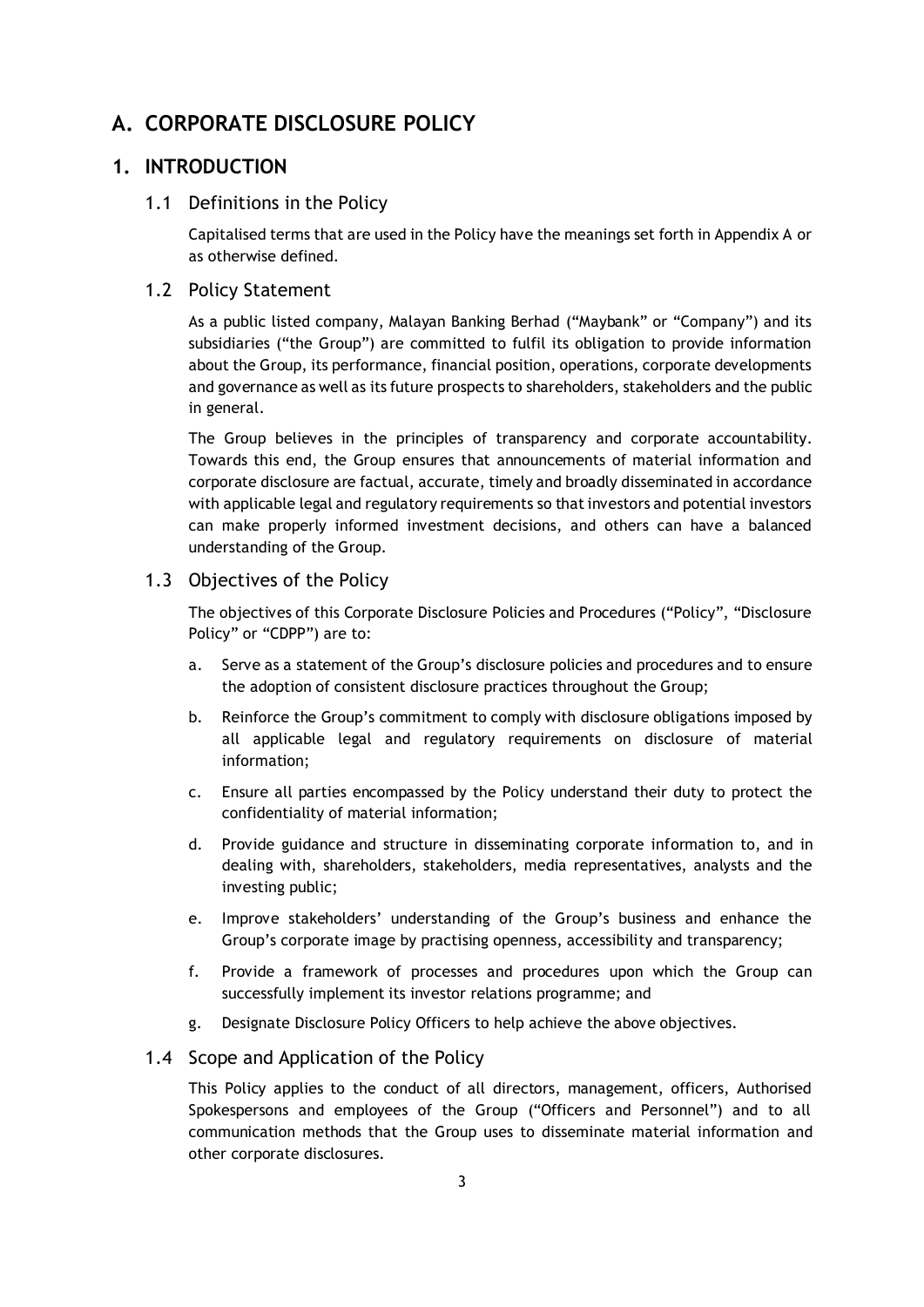For subsidiaries within the Group and in all countries in which the Group operates, this Policy, where applicable, is to be read appropriately in accordance with the relevant legislation, if any, and are also advised to adhere to the internal practices for disclosure as set out by Group level functions as per the following:

- a. Group Corporate and Legal Services ("Corporate Services") for the release of corporate announcements to Bursa Malaysia.
- b. Group Investor Relations ("Group IR") for investor relations activities.
- c. Group External Communications ("External Communications") for media relations activities and public engagements.

This Policy is meant to serve the Group's shareholders, stakeholders and the general public. Appendix B lists the main types of stakeholders.

This Policy shall apply to all means or types of communication used by the Group to communicate with its shareholders, stakeholders, regulators, analysts, fund managers, journalists and the general public, which shall include but are not limited to:

- written communications i.e. annual reports, quarterly financial results, announcements, press releases, presentation materials, e-mails, and websites.
- oral communications i.e. Chairman's and Group President & Chief Executive Officer's ("PCEO") speeches at General Meetings, telephone conversations, analyst briefings, meetings, interviews, press conferences, presentations, roadshows, conferences and events.

In formulating the Policy, the Group has taken into consideration the various laws, rules and regulations, guidelines and recommendations, and the Group's internal policies and requirements, which include but are not limited to the following:

#### **Laws and Regulations**

- a. Companies Act 2016;
- b. Securities Commission Malaysia Act 1993;
- c. Financial Services Act 2013;
- d. Islamic Financial Services Act 2013;
- e. Capital Markets and Services Act 2007;
- f. Bursa Malaysia Securities Berhad's Main Board Listing Requirements ("Listing Requirements");
- g. Policy on Corporate Governance issued by Bank Negara Malaysia and

#### **Guidelines and recommendations**

- h. Malaysian Code on Corporate Governance issued by the Securities Commission Malaysia;
- i. Bursa Malaysia's Corporate Governance Guide;
- j. Bursa Malaysia's Corporate Disclosure Guide; and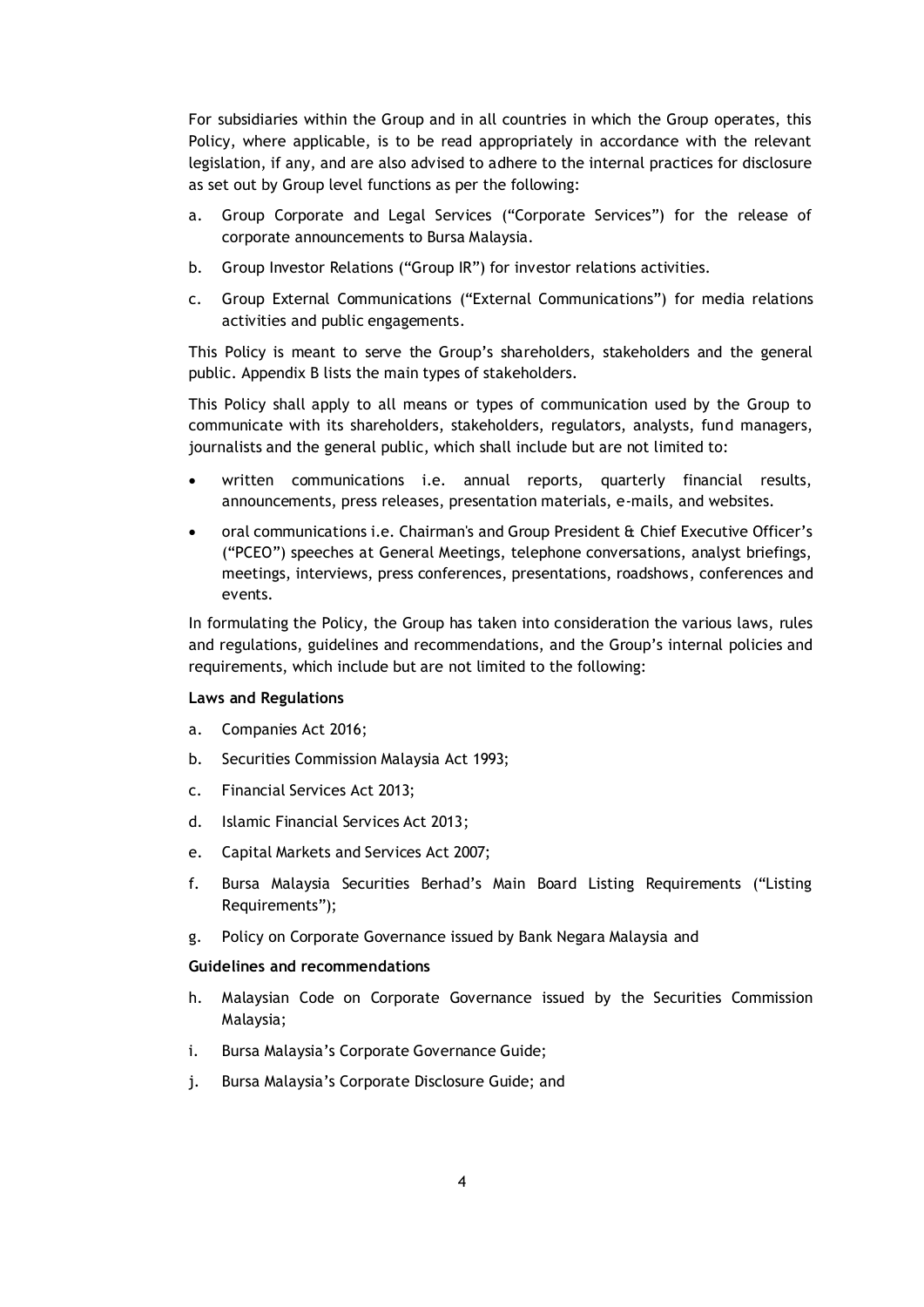#### **The Group's internal policies and requirements**

- k. Maybank Group People Policies (which includes the Code of Ethics and Conduct and the Business Ethics Charter);
- l. Employee Guidelines/Handbook;
- m. Maybank Group Social Media Policies & Guidelines;
- n. Maybank Group IT Security Policy;
- o. Maybank Group Information Risk Management Guidelines
- p. Clear Desk Policy;
- q. Maybank Cyber and Technology Risk Management Framework; and
- r. Whistleblowing Policy and Other Related Compliance Policies.

#### <span id="page-5-0"></span>1.5 Communication of the Policy

It is essential that all Officers and Personnel read, become familiar and understand all aspects of this Policy that relate to their work and how to treat confidential information about the Group.

To ensure that the Policy is complied with, copies of the Policy will be circulated and made available to all present and new Officers and Personnel, either directly or by posting of the Policy on the Corporate Website.

All present and new Officers and Personnel will either receive a copy of the Policy directly or can view the Policy on the Corporate Website at www.maybank.com.

Upon posting of the Policy on the Group's website, Officers and Personnel shall be bound by it.

A revised version of this Policy will be distributed in accordance with the abovementioned methods whenever significant changes are made.

## <span id="page-5-1"></span>**2. STRUCTURE OF THE DISCLOSURE POLICY**

#### <span id="page-5-2"></span>2.1 Officers under the Policy

The Disclosure Policy prescribes two categories of officers under the Policy:

- a. Disclosure Policy Officers who are responsible to oversee and coordinate disclosure of information according to the Policy set out herein.
- b. Authorised Spokespersons who are responsible for communicating, both material and non-material information, with the investment community, regulators, the media or other external stakeholders.

#### <span id="page-5-3"></span>2.2 Disclosure Policy Officers

The Board is ultimately responsible for ensuring that the Policy is implemented effectively and the disclosure requirements as set out herein are strictly complied. The implementation of the Policy is delegated by the Board to the Disclosure Policy Officers.

The Disclosure Policy Officers (or any other employees designated by the Group PCEO) will generally be responsible to oversee matters relating to the Group's corporate disclosure practices and for the implementation and monitoring of the compliance with the Policy.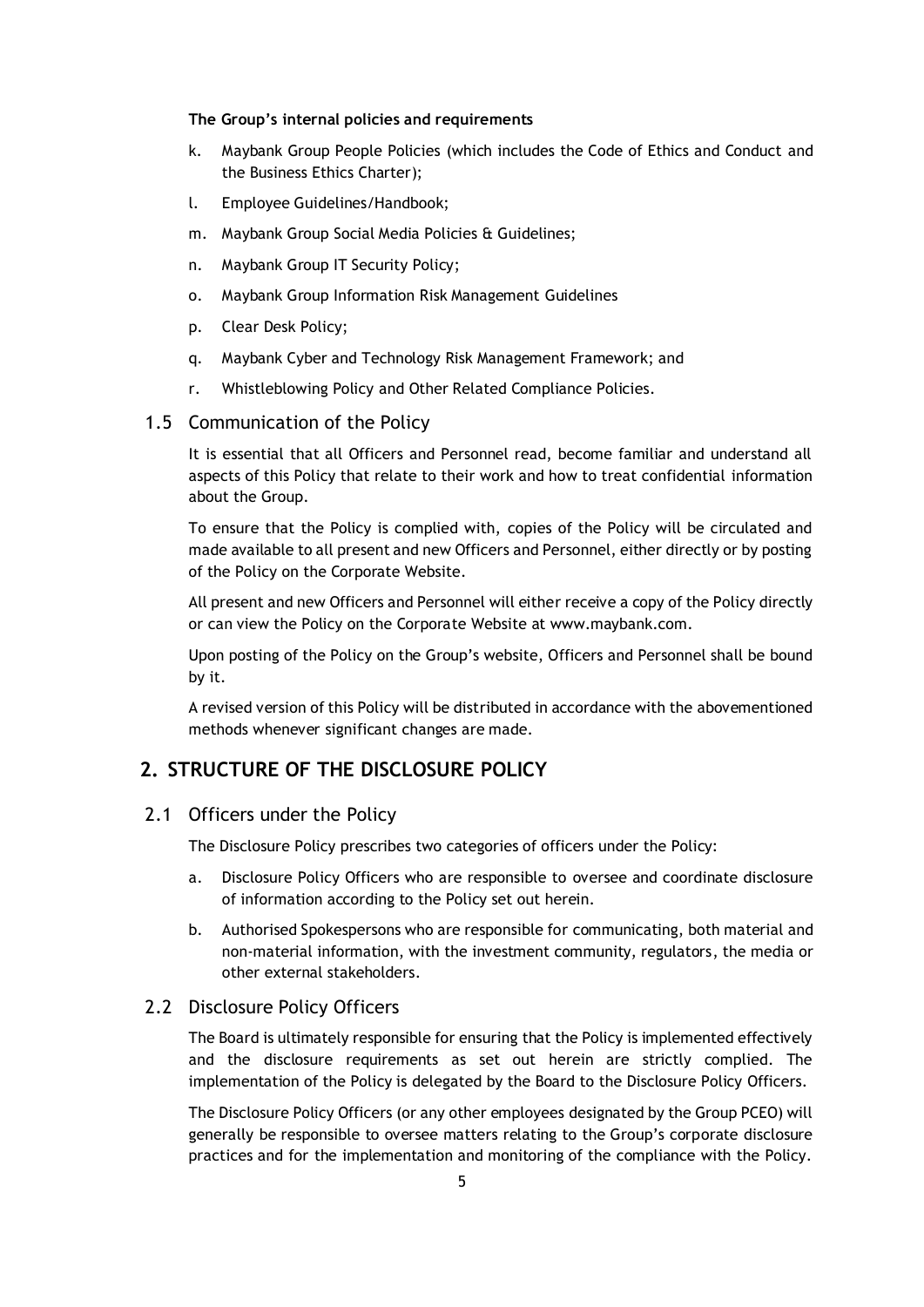However, the Disclosure Policy Officers' responsibility for disclosure of information is within the extent of their specific roles within the Group.

The designated Disclosure Policy Officers and their general responsibilities are as follows:

- a. The Group General Counsel and Company Secretary will be responsible to oversee and coordinate disclosure of material information in accordance with the Listing Requirements.
- b. The Head of Group External Communications and Investor Relations (Group External Communications and Group Investor Relations are two separate functions but with a common Head currently) will be responsible for the disclosure of information to shareholders, the investment community, media and the general public.

#### <span id="page-6-0"></span>2.3 Authorised Spokespersons

Maybank has a well-defined structure for governance and management which provides specific authority and responsibility for the implementation of the Policy.

The Group designates a limited number of spokespersons ("Authorised Spokespersons") responsible for communicating with the investment community, regulators, the media and other external stakeholders. The list of Authorised Spokespersons and stakeholder groups they may respectively engage with are detailed in Appendix D.

The Authorised Spokespersons are categorised into Primary Spokespersons and Secondary Spokespersons as follows:

#### **a. Primary Spokespersons**

Primary Spokespersons may communicate with all audience constituents, providing information, data and analysis and responding to questions concerning all aspects of the Group's operations and financial condition, its future prospects and its strategies. They may also discuss matters relating to the Group's governance and management, as well as its products and services, and initiatives.

The designated Primary Spokespersons are:

- Chairman
- Group President & Chief Executive Officer
- Group Chief Financial Officer

#### **b. Secondary Spokespersons**

Secondary Spokespersons may communicate only in connection with their specific areas of responsibility within the Group, and as authorised by a Primary Spokesperson either on a permanent basis (e.g. via functional scope of the position) or a need basis. No other individuals may act as spokespersons for the Group unless so authorised by a Primary Spokesperson.

The designated Secondary Spokespersons are:

- Group Executive Committee members
- Head, Group External Communications and Investor Relations
- Group General Counsel and Company Secretary
- Group Corporate Treasurer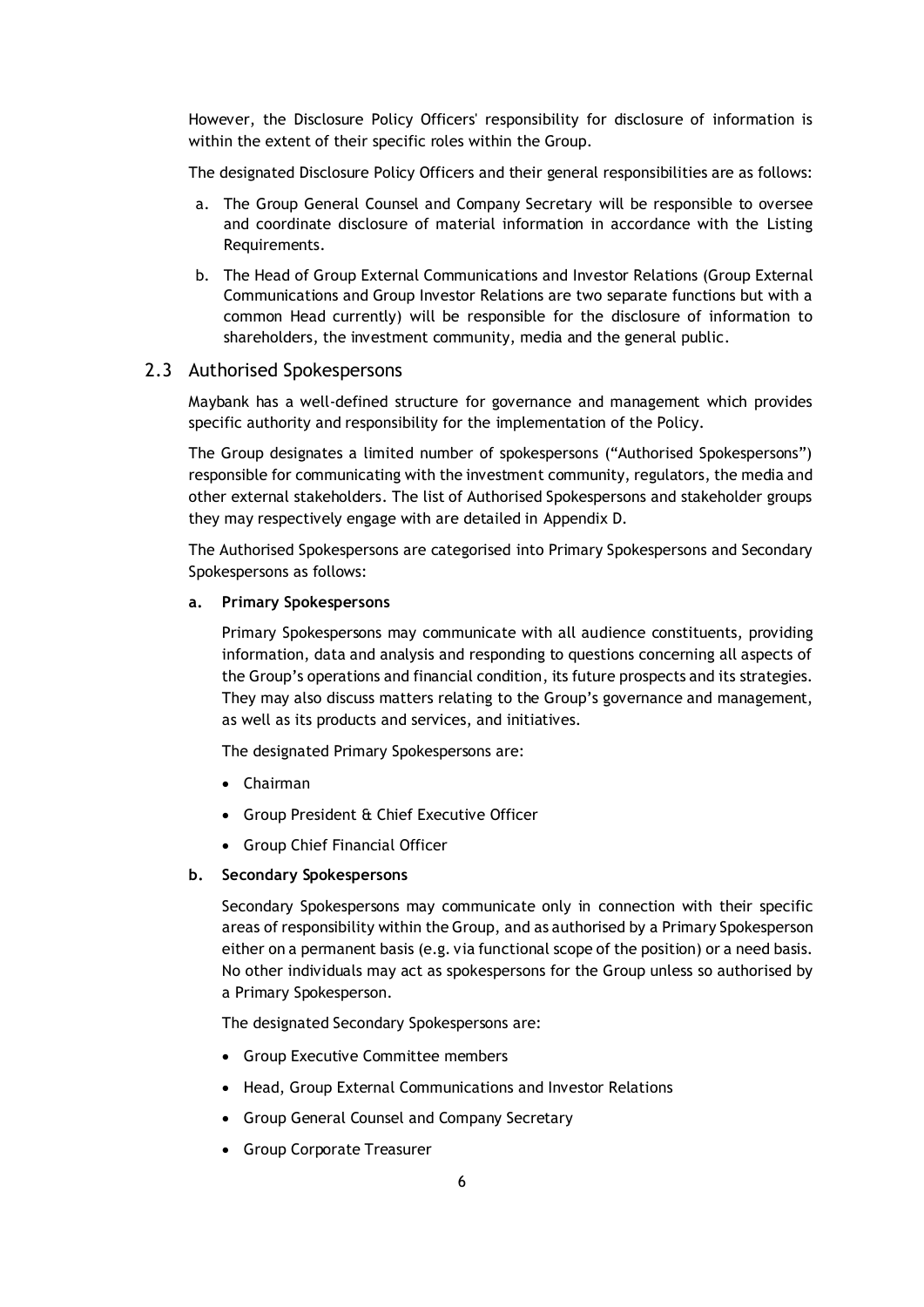- Chief Sustainability Officer
- Group Chief Compliance Officer
- Head, Virtual Banking & Payments
- Chief Executive Officers of subsidiaries of Maybank
- Head of Countries

In the absence of any Authorised Spokesperson(s), the Authorised Spokesperson can appoint others within the Group to speak on behalf of the Group or to respond to specific inquiries. Officers and Personnel who have not been appointed by the Authorised Spokespersons shall not respond under any circumstances to external inquiries. All such inquiries should be referred to the appropriate Authorised Spokesperson(s). If there is any doubt about the appropriateness of supplying information to an external party, Officers and Personnel should contact an Authorised Spokespersons for advice.

#### <span id="page-7-1"></span><span id="page-7-0"></span>**3. MATERIAL INFORMATION**

#### 3.1 Definition of Material Information

The Group will fully comply with its disclosure obligations prescribed in the Listing Requirements.

The Listing Requirements sets out the comprehensive details and examples of what constitutes material information. Appendix C gives a general description of the main elements that comprise material information.

Material information is any information (including material facts and material changes) relating to the business and affairs of the Group, which might reasonably be expected to have a material effect on:

- a. the market price or value of the Maybank's securities, or activity in the trading of its securities; or
- b. a decision to buy, sell or continue holding the Maybank's securities, which is made by an existing holder of those securities, or someone considering an investment in those securities.

Typically, material information concerning the Group will be provided in written or oral communications that include, but is not limited to:

- Reports and documents provided to Bursa Malaysia and other regulators;
- Materials and statements in annual reports, quarterly reports, press releases, letters and circulars to shareholders;
- Presentations and speeches on behalf of the Group;
- Information on the Group's websites and other electronic communications;
- Articles concerning the Group;
- Correspondence and e-mails;
- Verbal statements made to external parties in meetings, briefings, press conferences, conferences or during telephone conversations;
- Interviews with the media and analysts; and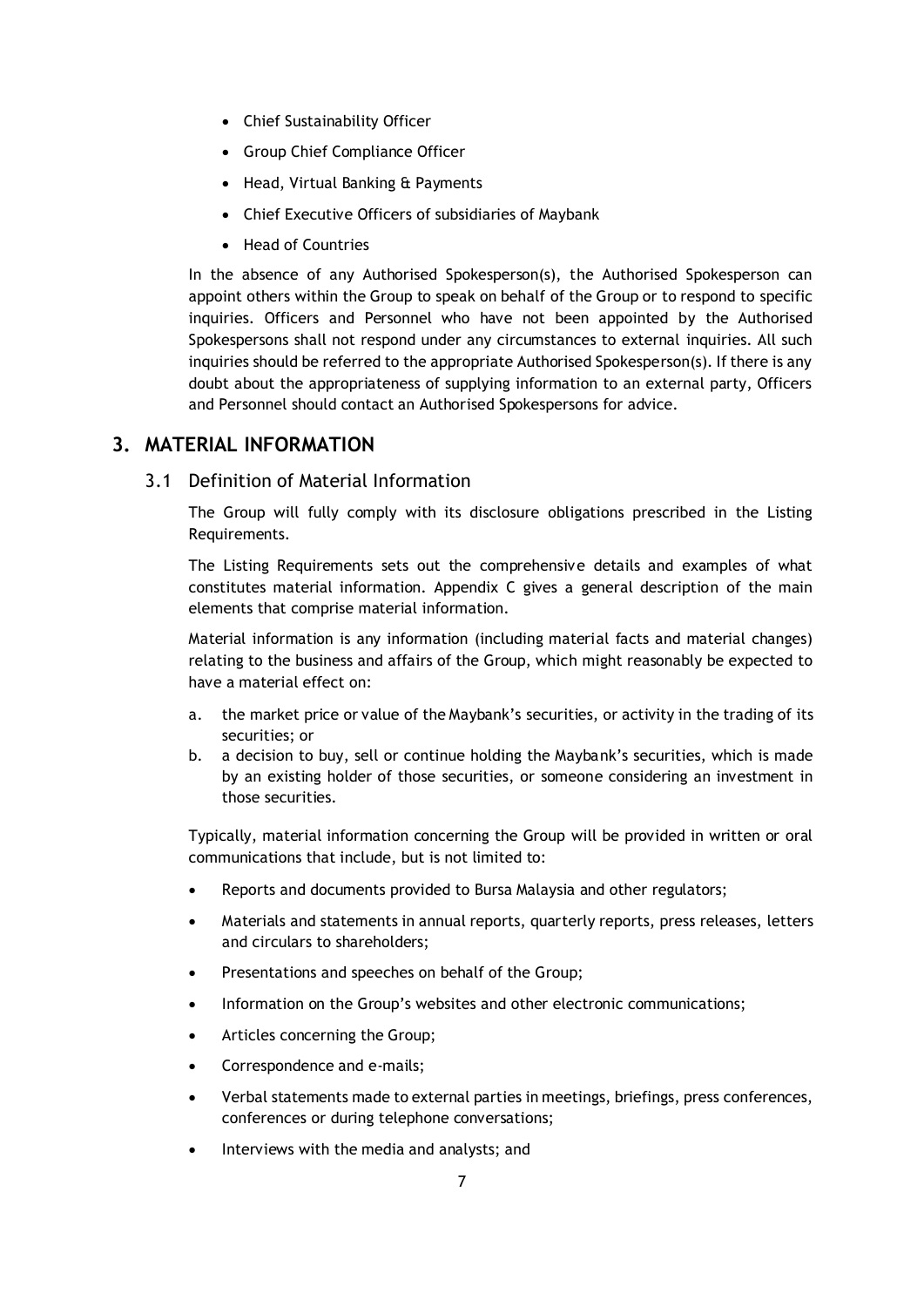Any other dealings with the general public.

Reference will be made to the Listing Requirements and the Maybank's internal Policy on Release of Announcements to Bursa Malaysia Securities Berhad for guidance on the relevant criteria to be applied to determine materiality. While what is considered material information can be difficult to assess at times, the Group will lean towards an evaluation of the probable impact of the information on the price of Maybank's securities.

Regardless whether the information is considered material information, the Group may choose to disseminate an announcement or press release for business considerations (including public relations and investor relations initiatives). In these circumstances, the Group will be required to undertake the necessary due diligence to ensure that information transmitted through an announcement or press release is not misleading or misrepresenting in nature.

## <span id="page-8-0"></span>**B. DISCLOSURE PROCEDURES AND PRACTICES**

#### <span id="page-8-2"></span><span id="page-8-1"></span>**4. GENERAL PROCEDURES**

4.1 Communication Commitments

Maybank will make every effort to ensure that all material information concerning the Group is transmitted effectively and through official communication channels that includes the media and websites. The Group encourages an exchange of opinion between itself and its principal stakeholders, and will organise its communications to facilitate that dialogue.

The Group's communication will be characterised by the following attributes:

- a. Coherent: material information will be presented in a clear, factually accurate manner, avoiding ambiguity, jargon, legal and technical terms where possible.
- b. Transparency: material information will be released, whether it is favourable or not, in a balanced and fair manner that is not misleading.
- c. Consistency: all stakeholders will receive consistent information, only formats may differ depending on the audience and forum.
- d. Accuracy: information should be complete and accurate when released and any material errors will be immediately corrected and clarified.
- e. Timeliness: material information will be released as soon as it is known, unless there are exceptional legitimate reasons to withhold, which will be no longer than absolutely necessary.
- f. Non-selective: equality of access to material information will be achieved through broad public dissemination; no stakeholder will be given undisclosed material information in any form.

In line with market practice, more detailed information may be provided to analysts or professional investors during group meetings or on a one-on-one basis, as long as this information is not material and not withheld from other parties, if requested. The purpose of these meetings is to enable investors to gain a broader understanding of the fundamentals of the Group, to discuss elements of a more technical nature, as well as to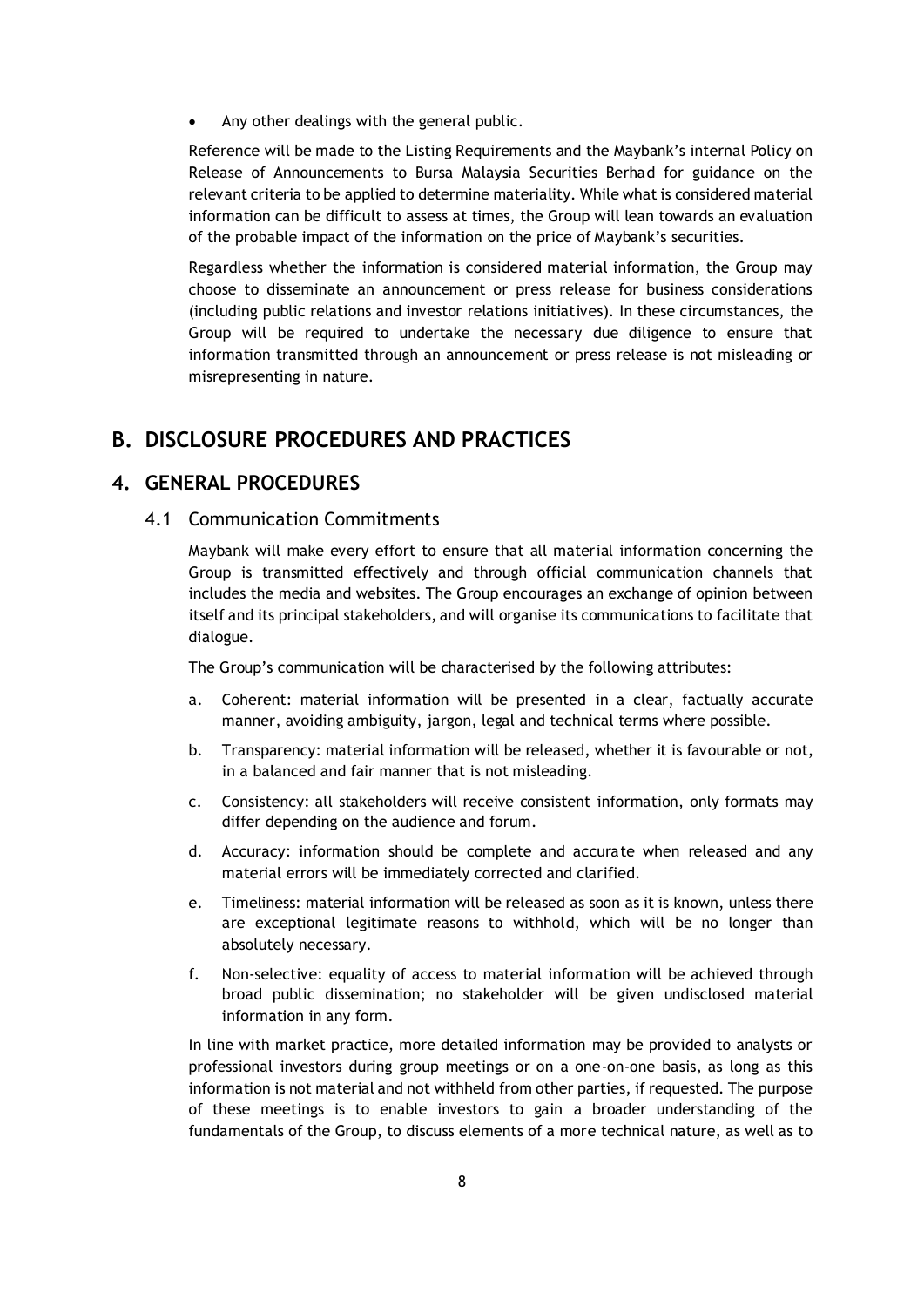provide analysts and investors with the legitimate opportunity to interact with the Group's senior officials and to assess management quality.

Moreover, in line with market practice and subject to strict confidentiality requirements, additional information may be provided to analysts of credit rating agencies to facilitate the preparation of credit rating reports.

Maybank will not deny an analyst or investor access to information or officials on the basis of a negative recommendation or a decision no longer to hold Maybank's securities. Maybank shall not attempt to influence an analyst to change his or her recommendations by exerting pressure through other business relationships.

#### <span id="page-9-0"></span>4.2 Confidential Information

In general, all information regarding the Group, its operations, corporate developments and future prospects, shall be regarded as material and price-sensitive, and must be treated as confidential unless it is already in the public domain.

Officers and Personnel, and external parties, such as the Group's auditors, investment bankers, lawyers or other professional advisors who require such information to properly execute their duties, are to protect the confidentiality of such information at all times.

In certain circumstances, Maybank may provide material information to external parties, which is not in the public domain. For example, the Group's auditors, investment bankers, lawyers or other professional advisors may require such information to properly execute their mandates. External parties privy to undisclosed material information pertaining to the Group will be informed that they cannot reveal the said information to others. In these circumstances, unless there are adequate existing legal protections, Maybank will require the execution of non-disclosure and confidentiality agreements by these persons.

Officers and Personnel should refer to the Code of Ethics and Conduct and the Business Ethics Charter for guidelines and to help protect confidentiality and prevent leakage or misuse of confidential information. Information identified as private and confidential and disclosed by a customer, supplier or business associate to Officers and Personnel shall be protected from disclosure in a similar manner as non-public material information. Officers and Personnel who resides in countries where the Personal Data Protection Act ("PDPA") has been enforced should abide by the PDPA.

With regards to maintaining confidentiality of customer information, Officers and Personnel must comply with the Financial Services Act 2013, Islamic Financial Services Act 2013, or with the relevant legislation in all countries in which the Group operates.

Officers and Personnel may not discuss internal Group matters or developments that relate in any way to non-public material information with any persons, except as required in carrying out his or her duties and in the necessary course of business. The "necessary course of business" exception has very narrow parameters and does not allow Officers and Personnel to engage in selective disclosure of material information to the investment community or media.

#### <span id="page-9-1"></span>4.3 Practices to Maintain Confidentiality

To curb unintentional disclosure or misuse of material informational, Officers and Personnel shall adopt practices to maintain confidentiality at all times, which include but are not limited to the following: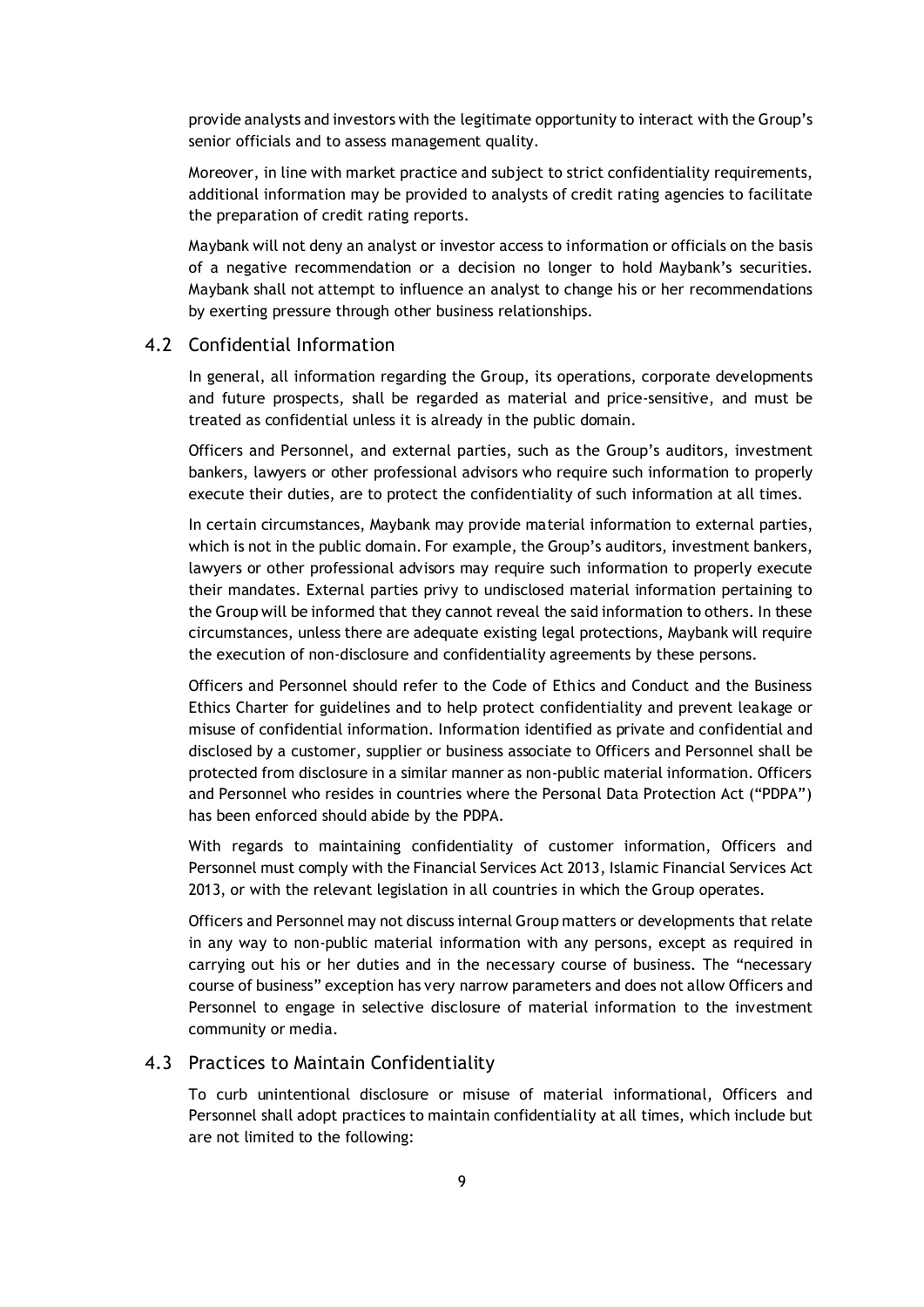- a. Documents and files containing confidential information should be kept in a safe place with restricted access or within the Group's secured IT system; with accessibility restricted to individuals who "need to know" in the necessary course of business. Code names should be used, where necessary.
- b. Confidential matters should not be discussed in places where the discussion may be overheard by persons not authorised to have the information, including but not limited to, elevators, hallways, restaurants, bars, restrooms, airplanes or taxis. Should material information be discussed on wireless devices in public areas, arising from urgency or necessity, caution must be exercised by the individuals.
- c. Confidential documents should not be read or displayed in public places or discarded where they can be retrieved.
- d. Transmission of documents by fax, email or other electronic means should be made only where it is reasonable to assume that transmission can be made and received under secure conditions.
- e. Documents containing confidential information should be promptly removed from conference rooms and work areas after meetings have concluded and extra copies of confidential documents should be destroyed.
- f. All visitors should be accompanied by Officers and Personnel so that they are not left unaccompanied in offices or sites containing confidential information.

Every effort must be made to limit access to confidential information to only those persons who need to know the information, and such persons must be advised that the information is to be kept confidential.

#### <span id="page-10-0"></span>4.4 Basic Disclosure Principles

The Group will adhere to the following basic disclosure principles by complying to release all material information under the Listing Requirement and other applicable legislations, and in the following manner:

#### **a. Timely disclosure**

Subject to the terms of the Policy set out herein, material information will be announced immediately to Bursa Malaysia first and then made publicly available.

#### **b. Equal access to material information**

All investors must have equal access to material information.

#### **c. Consistent approach to materiality**

The Group would endeavour to take a consistent approach to materiality.

#### **d. Material information to be temporarily kept confidential if detrimental to the interest of the Group**

Material information may be kept confidential temporarily if the immediate release of the information would be unduly detrimental to the interests of the Group. In such cases, the information will be kept confidential until a Disclosure Policy Officer determines it is appropriate to publicly disclose or that the Group has a legal obligation to do so.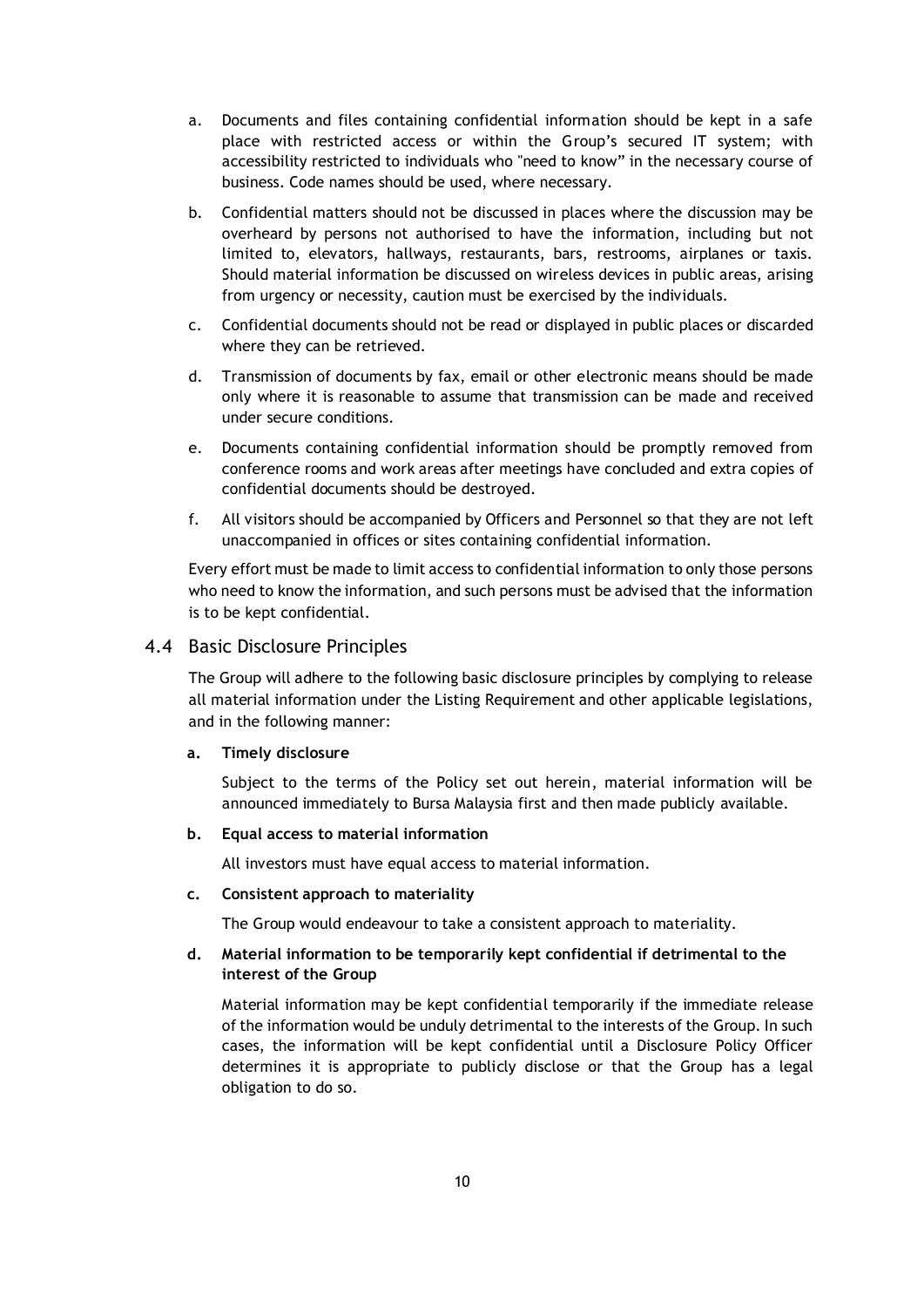#### **e. Factual and non-speculative disclosure**

Content of disclosure must be factual and non-speculative and must include any information the omission of which would make the rest of the disclosure misleading.

#### **f. Immediate correction of material error in disclosure**

Disclosure must be corrected immediately if the Group learns that an earlier disclosure by the Group contained a material error at the time it was originally distributed.

#### <span id="page-11-0"></span>4.5 Public Disclosure Materials

Bursa Malaysia announcements and where applicable, press releases, media interviews or responses to public queries ("Public Disclosure Materials") must contain adequate details in understandable language to allow investors and media personnel to understand the real essence, significance and relevance of the information so that investors and other key stakeholders may make informed investment decisions.

Once a development has been determined by a Disclosure Policy Officer as material and must be disclosed, the issuance of an announcement will be authorised. In addition to an announcement made pursuant to the Listing Requirement, a press release may be issued.

The Public Disclosure Materials must:

- a. Seek input from a Disclosure Policy Officer and/or other persons designated by the Disclosure Policy Officers;
- b. Be approved by a Disclosure Policy Officer;
- c. Be vetted for content bearing in mind confidentiality and/or approval obligations contained in existing contractual obligations, if any.
- d. For press releases, include the name and contact details of at least one Group representative designated by a Disclosure Policy Officer to communicate with the investment community and/or the media.

#### <span id="page-11-1"></span>4.6 Withholding of Material Information

The Group will only withhold information consistent with those as outlined in the Listing Requirements and other applicable legislation. These include:

- a. when such disclosure would prejudice the ability of the Group to pursue its corporate objectives;
- b. when the facts are in a state of flux and a more appropriate moment for disclosure is imminent. Occasionally, corporate developments give rise to information which, although material, is subject to rapid change. If the situation is about to stabilise or resolve itself in the near future, it may be appropriate to withhold public announcement until a firm announcement may be made since successive public announcements concerning the same subject but based on changing facts may confuse or mislead the public rather than enlighten them; and
- c. where company or securities laws may restrict the extent of permissible disclosure before or during a public offering of securities or a solicitation of proxies.

Whenever material information is being temporarily withheld, the Group must ensure that strict confidentiality is maintained. Officers and Personnel privy to confidential material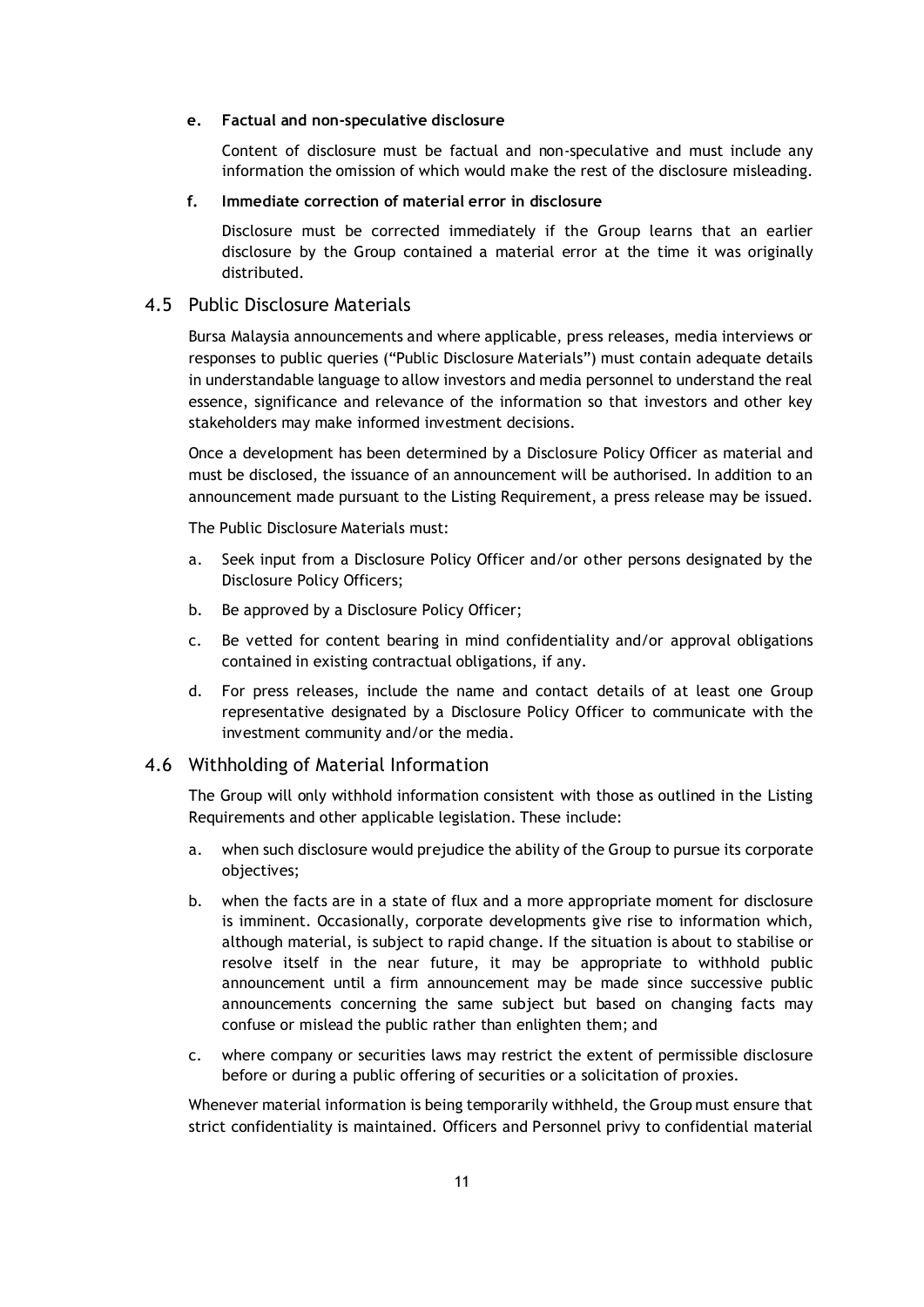information shall not divulge the information to any other person except in the necessary course of business.

#### <span id="page-12-0"></span>4.7 Procedures for Disclosure

- a. All releases of announcements of material information to Bursa Malaysia will be managed by Corporate Services.
- b. Corporate Services, and the appointed adviser will draft the announcement to be reviewed by Corporate Services to ensure compliance and accuracy of the content.
- c. The finance, legal or other relevant departments may be required to review or verify data, as and when is necessary.
- d. Announcements will be circulated to the following for their comments and feedback, if any:
	- Group President & Chief Executive Officer;
	- Group Chief Financial Officer;
	- Group General Counsel and Company Secretary;
	- Head, Group External Communications and Investor Relations; and
	- The Board, in respect of the Group's quarterly financial results and other significant announcements.
- e. Approval by the Group PCEO and/or the Board; or their designate will be obtained before the announcement is released. The release of announcements to Bursa Malaysia will be made in accordance to the Policy on Release of Announcements to Bursa Malaysia Securities Berhad by Maybank.
- f. For distribution of material information via news or press releases by External Communications, the Disclosure Policy Officers have the overall responsibility to ensure that the contents are clearly and effectively communicated to the intended substance and meaning of the information to the stakeholders.
- g. To ensure widest possible public dissemination, once the announcements or press releases have been made, they must also be posted and made available on the Corporate Website.
- h. Upon dissemination of announcement and press releases, Group IR and External Communications are to ensure accurate analyst and media reporting and will take any corrective measures, if necessary.
- i. When required, Maybank will file a material change report with Bursa Malaysia.

#### <span id="page-12-1"></span>4.8 Disclosure Process

The Group will take the following steps in announcing material information to Bursa Malaysia.

**Step 1:** Approval is given for release of material information in line with the chain of authority and responsibility, and in accordance with the procedures for disclosure in Section 4.7.

**Step 2:** On the same day, after market closure or during the mid-day trading break, an announcement is made to Bursa Malaysia. If the Group chooses to disseminate the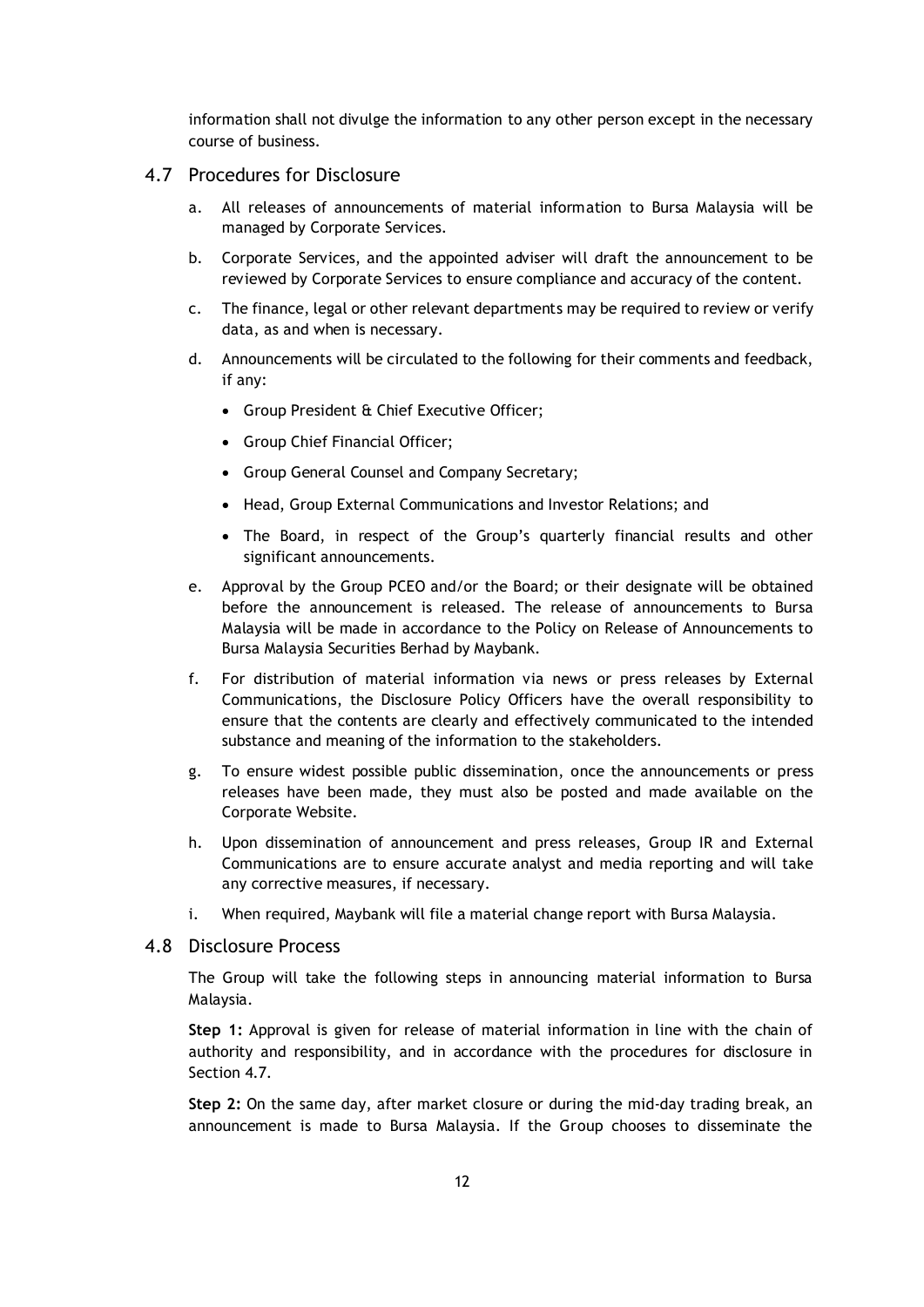information during trading hours, Bursa Malaysia may be requested to temporarily suspend trading of the Company's securities.

**Step 3:** Issue of a press release to all major newspapers and newswire services in Malaysia, except in cases of announcements to Bursa Malaysia for administrative situations.

**Step 4:** A briefing or presentation for investors, analysts and the media, and a press conference may be convened following the announcement of the Group's financial results as well as the announcement of any major corporate development. An investor presentation is prepared and electronically transmitted to analysts and investors as well as uploaded to the Corporate Website.

**Step 5:** The press release, and any new presentation materials produced for a press conference or briefing, are posted on the Maybank Corporate Website, and e-mail copies are transmitted to persons on the Group's mailing list.

Where applicable, for subsidiaries and in countries in which the Group operates, a different disclosure process may be implemented that complies with relevant guidelines and regulations.

#### <span id="page-13-0"></span>4.9 Misrepresentations and Accidental Disclosure of Material Information

In the event it is found that material information has been leaked, or there has been accidental disclosure or a misrepresentation in information publicly disclosed by the Group, or is materially erroneous or if there was or may have been a failure to make timely disclosure of material information, the Disclosure Policy Officers should be informed promptly.

Upon carrying out a reasonable investigation on the information, the Disclosure Policy Officers must take immediate steps to ensure that the material information, or correction thereafter, is promptly disclosed in accordance with the Listing Requirements and other applicable legislation.

#### <span id="page-13-1"></span>4.10 Unusual Market Activity

The Group will undertake due enquiry when there is unusual trading activity or price movement of the Company's securities irrespective whether a written Unusual Market Activity query is issued by Bursa Malaysia. The due enquiry will be undertaken with the relevant persons in order to determine the cause and thereafter to issue a clarifying announcement on an immediate basis.

#### <span id="page-13-2"></span>4.11 Dealing with Regulators

If requested by Bursa Malaysia or other regulatory authorities to make a public statement, including a response to a market rumour, the Disclosure Policy Officers will consider and determine the content of the disclosure, if any. In making its decision, the Disclosure Policy Officers may consider the advice, if any, of the regulatory authorities or other external advisors, as it deems appropriate.

#### <span id="page-13-3"></span>4.12 Dealing with the Media

Press conferences on financial matters or media briefings are normally conducted in separate forums from equity/fixed income/rating agency analysts and investors but access to information disclosed should be similar in all material respects. The Company will not provide any material information or related documents to journalists on an exclusive basis.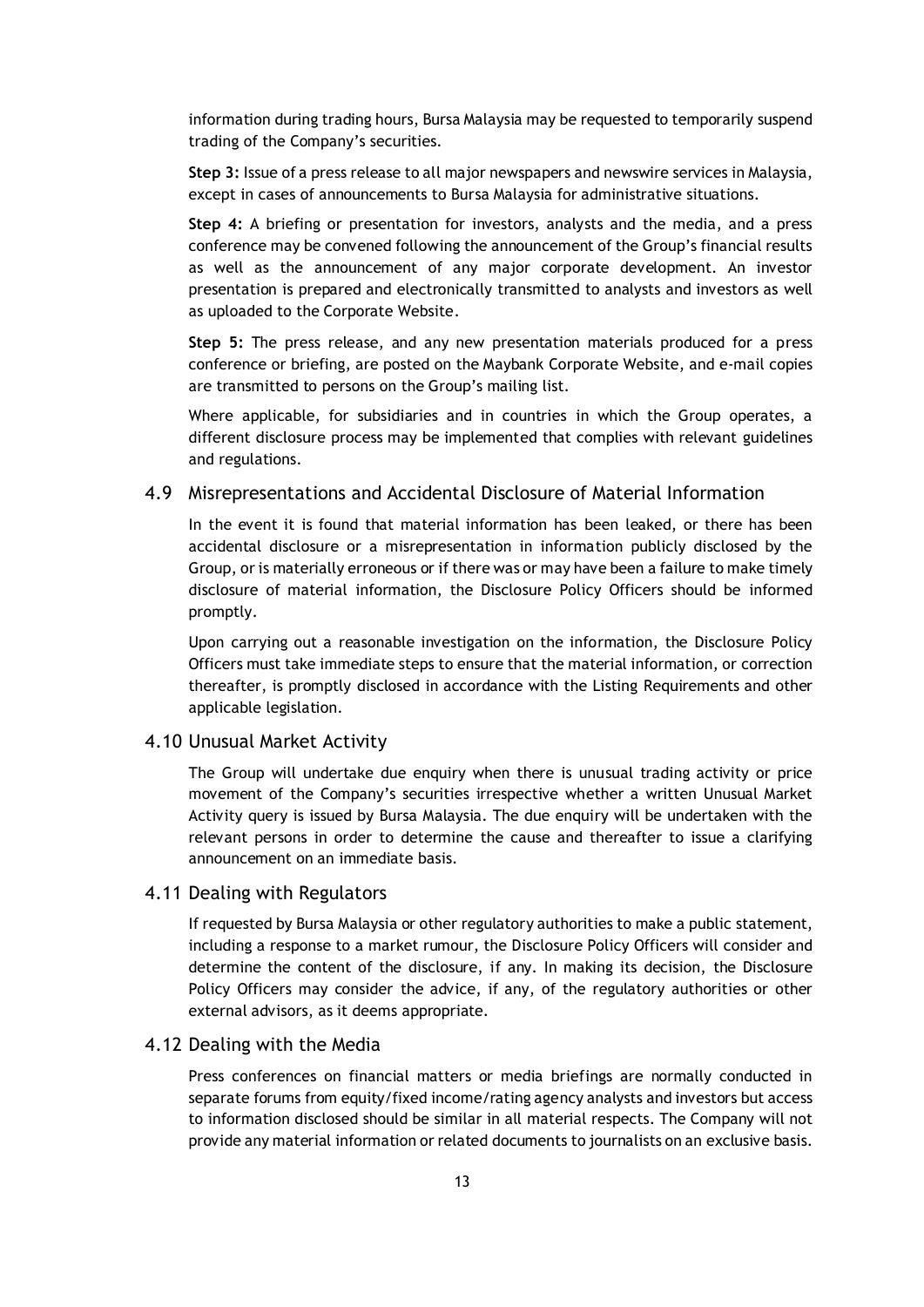#### <span id="page-14-0"></span>4.13 Insider Trading

Pursuant to the Capital Markets and Services Act 2007 ("CMSA"), a person is an "insider" if that person:

- a. possesses information that is not generally available, which on becoming generally available, a reasonable person would expect it to have a material effect on the price or value of the securities; and
- b. knows or ought reasonably to know that the information is not generally available.

The restriction of insider trading is governed by Section 188 of the CMSA and Paragraph 9.14 and 9.15 of the Listing Requirements. An insider must not:

- a. acquire or dispose of the securities of the Company, or enter into an arrangement for or with a view to the acquisition or disposal of the securities of the Company, on the basis of the material information which is not known to the investing public; or
- b. procure, directly or indirectly, an acquisition or disposal of, or the entering into an agreement for or with a view to the acquisition or disposal of the securities of the Company, on the basis of the material information which is not known to the investing public.

Based on the above definitions, these persons would include but not limited to the following:

- a. Directors and officers of the Company and its subsidiaries;
- b. Employees;
- c. Persons who provide business or professional services to the Group; and
- d. Any other person or company informed about undisclosed material information about the Group by any of the above parties.

As such, the persons stated above who possess undisclosed material information are prohibited from dealing directly or indirectly in the Company's securities unless the information has been publicly disclosed.

In accordance to the Listing Requirements, the Group has adopted trading restrictions which are applicable to insiders designated as Principal Officers who from time to time are designated as being subject to trading restrictions. These persons are not permitted to trade Maybank's securities, including exercising options or trading in public option contracts, one month from the date of the quarterly earnings release.

#### <span id="page-14-1"></span>4.14 Market Rumours

The Group's general policy is not to comment, either affirmatively or negatively, on rumours unless they appear to contain material information, or may be expected to affect the price of Maybank's securities or trading activity in those securities.

When a report or rumours about the Group contains material errors, the Group will issue an announcement to Bursa Malaysia to deny or clarify the report or rumours, and provide sufficient supporting information so as to minimise uninformed speculation and promote an orderly market in its securities.

The Authorised Spokespersons can respond consistently to such rumours, by stating that "It is the Group's policy not to comment on market rumours or speculation."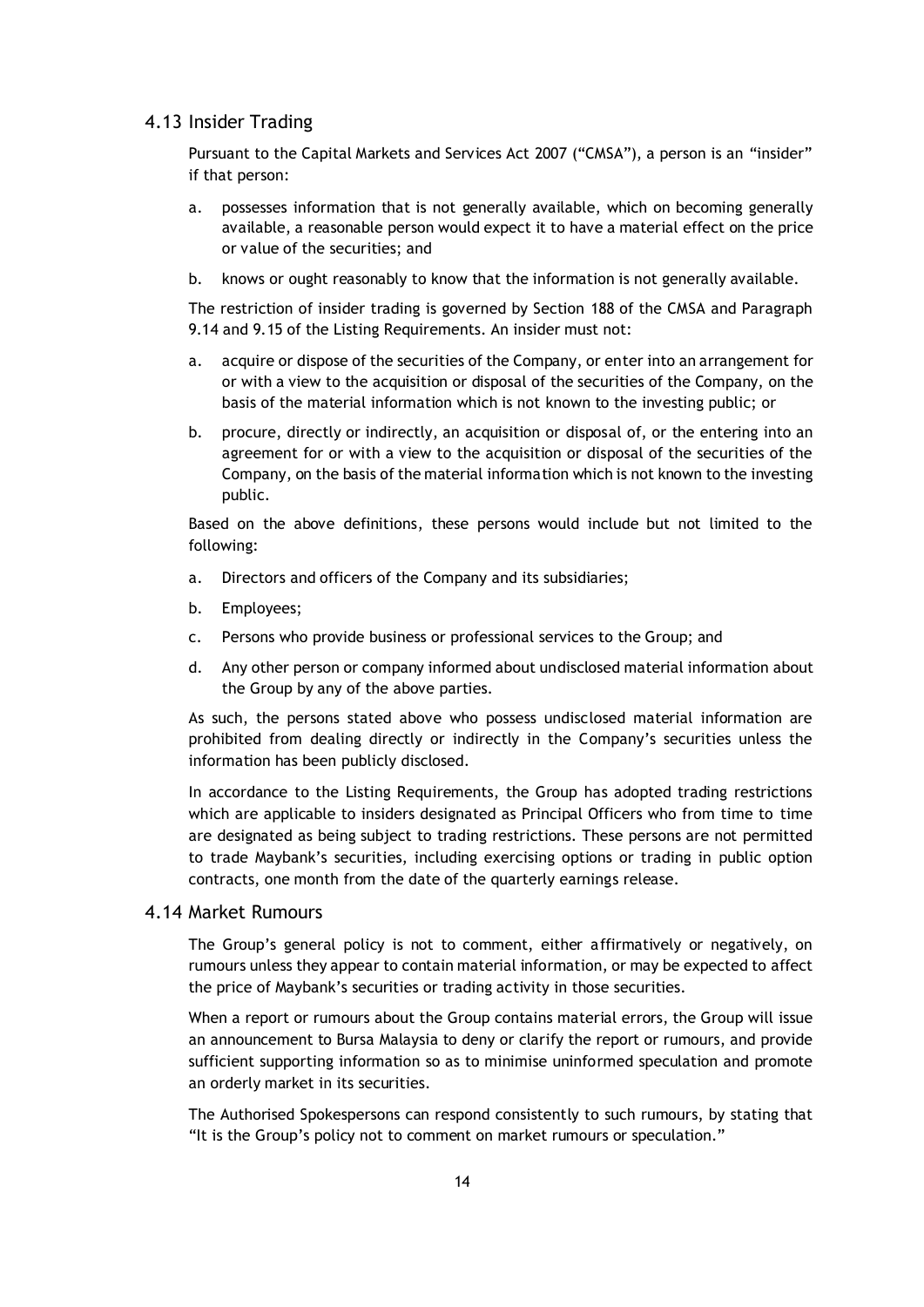Prior to making such statement, the Group will investigate to attempt to determine whether the Group, knowingly or inadvertently, is the source of such rumours.

If the Company is requested by Bursa Malaysia or other regulatory authorities to make a statement, on a rumour or otherwise, such request should be discussed by the Disclosure Policy Officers and a determination shall be made as to the obligation of the Group to make such a statement.

This Policy also applies to rumours on the Internet, social media and other electronic communication. Officers and Personnel should not respond to rumours about the Group found on the Internet, and all rumours should be referred to the Authorised Spokespersons for appropriate action.

#### <span id="page-15-0"></span>4.15 Forward-Looking Information

The Group may provide selective forward-looking information to facilitate the investment community to evaluate the Group and its performance prospects. Discussions shall only be confined to general trends, events, uncertainties, key performance indicators and commitments based on historical and presently disclosed data.

Forward-looking information, in any form, is to be accompanied by cautionary and disclaimer language approved by Corporate Services. The following procedures apply pertaining to forward-looking information:

- a. If deemed material information, forward-looking information will be disseminated widely to the Bursa Malaysia and via the media, in accordance with this Policy;
- b. When preparing forward-looking information, the Group will identify all material assumptions and will include the risks and/or uncertainties that could cause the actual results to vary significantly from those projected in the statement.

Forward-looking information will carry a statement disclaiming the Group's intention or obligation to update or revise forward-looking information, as a result of new information, future events or otherwise. However, if ensuing events render past statements about current trends as materially off target, the Group can choose to issue a news release providing reasons for the difference as well as update its guidance on the expected impact on key performance indicators.

If the Group detects a significant variation between actual financial data and the forwardlooking information previously provided, it will, after due consideration, issue a clarifying announcement to prevent misleading the market.

#### <span id="page-15-1"></span>4.16 Crisis Communications

A serious and potentially damaging event, of either an operational or financial nature, which might materially and negatively affect the Group or its financial condition, or have a material adverse effect on the price of the Maybank's securities, is regarded as a crisis. In these situations, all communications are conducted through a team headed by Group Business Continuity Management, with assistance from Group Risk, Corporate Services, External Communications, Group IR and other relevant departments, if necessary.

#### <span id="page-15-2"></span>4.17 Corporate Website

The Corporate Website (www.maybank.com) acts as one of the Group's key communication conduits to enhance existing modes of disseminating information, but is not a substitute for existing modes.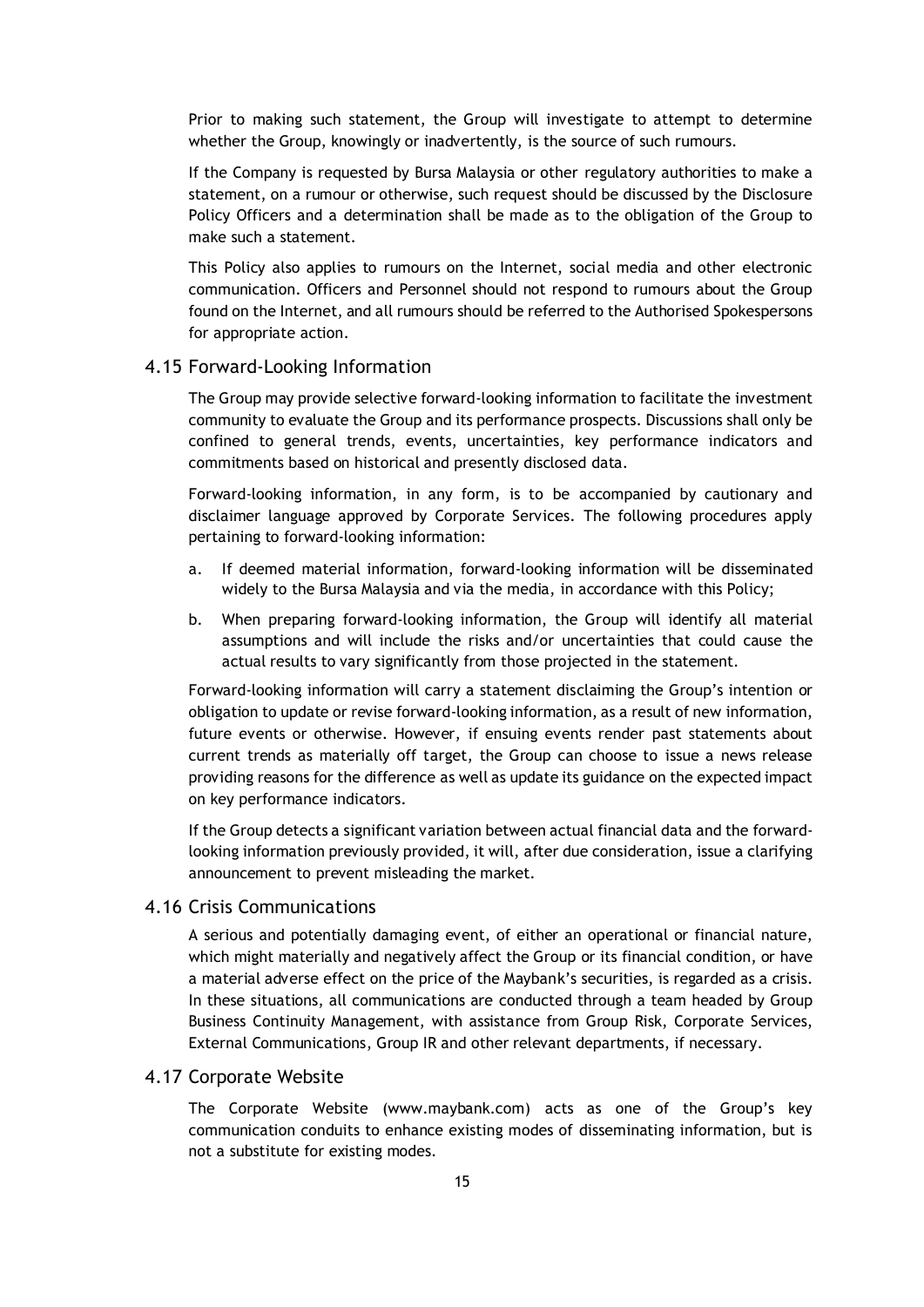Presentation materials for briefings or meetings with investors and equity/fixed income/rating agency analysts will be posted on the Corporate Website. The Corporate Website will provide for email communication with Maybank, and for stakeholders to register their interest for information about Maybank, so that they may be alerted of developments or breaking news.

Group IR will ensure that the investor relations section of the Corporate Website at www.maybank.com/ir is kept up-to-date with the latest Group disclosures.

#### <span id="page-16-0"></span>4.18 IR Engagements

The Group publishes a calendar on the Corporate Website which contains the dates of earnings publications, annual or extraordinary general meetings, and other important external engagement dates by the Group.

#### <span id="page-16-1"></span>4.19 Social Media and other Electronic Means of Communications

In order to help ensure that no non-public material information is inadvertently disclosed, Officers and Personnel of the Group, shall not participate in any social media or other means of communication on matters relating to the business, affairs or securities of the Group, unless approved by the Disclosure Policy Officers.

Employees are advised to follow the Maybank Group Social Media Policies & Guidelines which cautions and discourages any form of discussion on any electronic forum for the exchange of information and comment, any information relating to the Group's affairs.

#### <span id="page-16-2"></span>4.20 Quiet Period

To avoid the perception of selective disclosure prior to an earnings release, the Group observes a "Quiet Period", defined as a period commencing 14 calendar days before the targeted date of Maybank's quarterly results announcement to Bursa Malaysia.

All Authorised Spokespersons will not communicate with analysts, investors and the investment community during the quiet period about its performance, earnings expectations or any other topic which could be seen as influencing corporate performance.

There may be instances where the Group will still want to participate in investor meetings during the Quiet Period, discussing non-earnings related information while stating clearly to participants that the Group will not engage in discussions pertaining to the forthcoming earnings and prospects.

#### <span id="page-16-3"></span>4.21 Disclosure Record

Group IR, External Communications and Corporate Services will be the repository of all public information about the Group, including announcements to Bursa Malaysia, press releases, investor presentations, financial information, executive speeches, and noteworthy media articles on the Group.

#### <span id="page-16-5"></span><span id="page-16-4"></span>**5. DEALINGS WITH THE INVESTMENT COMMUNITY**

#### 5.1 General Principles

The Group strives to maintain its corporate credibility and instil investor confidence in the Group by practicing a structured approach to the communication of information to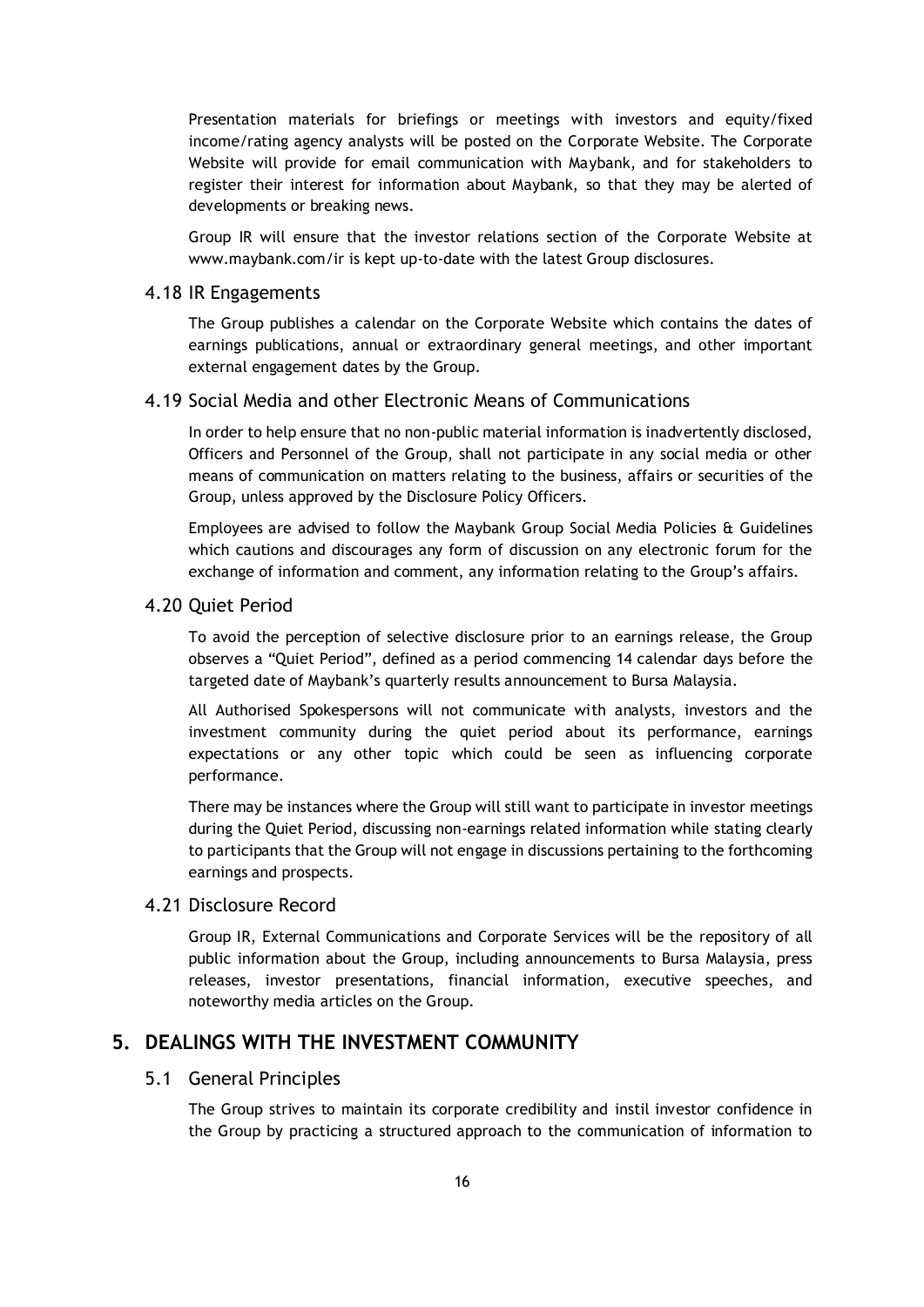the investment community and the public in general. This would assist in achieving a fair market value for Maybank's securities  $-$  a benefit to both shareholders and the Group.

Group IR is primarily responsible for the overall Group investor relations activities as part of its investor relations programme. The execution of investor relations activities may involve input from and/or collaboration with other sectors/units or subsidiaries within the Group. Subsidiaries conducting investor relations activities will work with Group IR to ensure consistent disclosure and compliance with the Policy herein and the relevant local regulations and laws.

The investor relations programme, which is designed to be both proactive and interactive, will be based on the Group's commitment to:

- a. Always report its financial results and material developments to Bursa Malaysia, its shareholders and other stakeholders in a timely, open and comprehensive manner;
- b. Communicate only through its Authorised Spokespersons;
- c. Proactively address reports and rumours, so as to avoid unnecessary speculation in the trading of its securities;
- d. Give reasonable access to analysts and the media to assist them to make informed opinions of the Group, but will not seek to influence those opinions.
- e. Meet with its shareholders as part of its on-going programme to inform, and obtain feedback on the Group.
- f. Use its Corporate Website as an additional primary communications channel.

#### <span id="page-17-0"></span>5.2 Meetings with Analysts, Investors and the Media

As part of the Group's investor relations programme, meetings, interviews and conference calls are conducted on a regular basis with investors, analysts and the media. Authorised Spokespersons may meet with analysts, institutional investors, media and other market professionals on an individual or small group basis as needed and will initiate contact or respond to their calls in a timely and consistent manner in accordance with this Policy.

The Group will strive to meet with all substantial shareholders and sell-side equity/fixed income analysts to provide an update on the Group's performance and development as well as seek their opinions on broader issues relating to the Group.

If there is inadvertent selective disclosure of previously undisclosed material information in the abovementioned dealings, the Group will immediately disclose such information via Public Disclosure Materials.

#### <span id="page-17-1"></span>5.3 Access to Meetings with Senior Management

Requests from shareholders, investors or analysts for meetings with senior management shall be met as schedules may permit and shall be prioritised in accordance with investor capacity to hold securities. In such meetings, senior management will be accompanied by Group IR in order to record and monitor the information disclosed.

All such meeting requests should be directed to Group IR. As resources are limited and the primary responsibility of senior management is to manage the business, it should not be expected that every request for direct access to senior management will be fulfilled.

If senior management is unavailable, access to the Head, Group External Communications and Investor Relations will be provided where possible.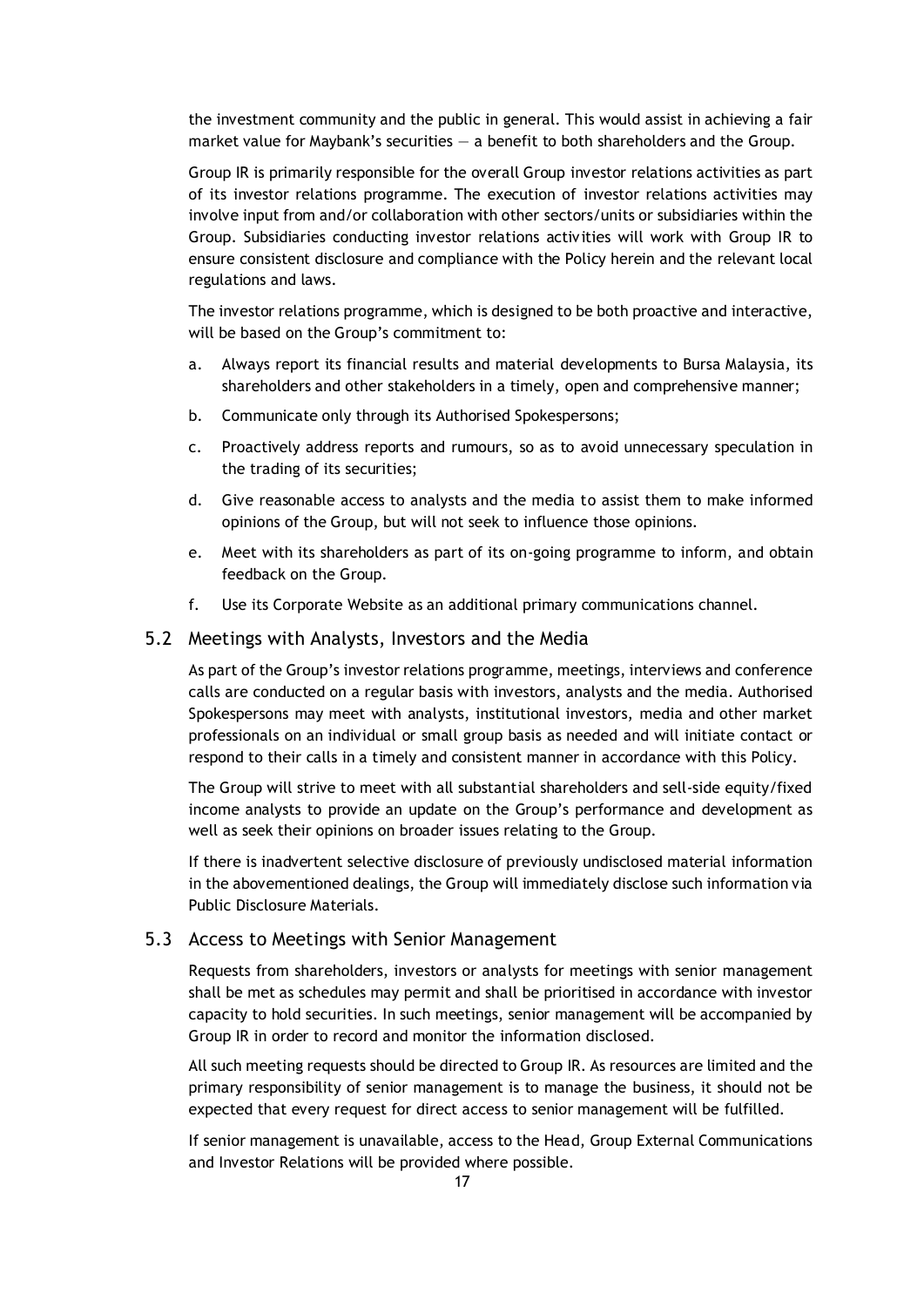#### <span id="page-18-0"></span>5.4 Investor Events

#### **a. Investor Briefings**

Investor briefings and press conferences are normally held in conjunction with the announcement of the Group's fiscal half-year and full year financial results, and the announcement of major corporate developments. Primary Spokespersons will conduct the press conference/briefing, with assistance from Secondary Spokespersons where necessary.

The Group will issue invitations to a broad community of equity/fixed income/rating agency analysts and investors that can include current and potential investors. The briefing and press conference will normally take place at Maybank's Head Office in Kuala Lumpur, Malaysia. Electronic and other communication means, such as simultaneous video conferencing and teleconference, will be available to allow "virtual attendance" by those unable to be present in person.

#### **b. Video and Conference Calls**

Meanwhile, the Group makes a practice of holding video or conference calls to discuss the quarterly financial results and important strategic announcements with analysts and institutional investors.

#### **c. Investor Conferences and Roadshows**

Periodically, physical visits to major financial centres or virtual video conferencing participation are arranged in order to meet shareholders and institutional investors as well as retail investors on occasion. The Group will selectively participate in roadshows and investor conferences hosted by stock brokers and investment banks. Attendance at any roadshow programme will be based on schedule availability as well as the broker's and investment bank's capability and track record in terms of research quality, geographical presence, investor access, roadshow logistics and investor relations support. All travel and hotel accommodation expenses for the Group's delegates are borne by the Group alone.

#### **d. Other Investor Events**

Maybank may organise other investor events such as Investor Days as part of its investor relations programme. The objective of this session will be to provide investors with an opportunity to develop a better understanding of Maybank's business. Any information released during these sessions will also be made available on the Corporate Website.

#### <span id="page-18-1"></span>5.5 Annual General Meeting

The Annual General Meeting ("AGM") is a key corporate activity to engage shareholders and seek their feedback. It is an important forum that provides shareholders with an opportunity to engage with the Board and senior management and gain better insights into the Group's affairs. Notice of the AGM will be announced to Bursa Malaysia at least 21 days (current practise is 28 days) before the AGM and will be published in daily newspapers. The Group will endeavour to provide shareholders with all relevant information, which may include written answers delivered during and after the meeting. Any presentation materials used during the AGM will be posted on the Corporate Website.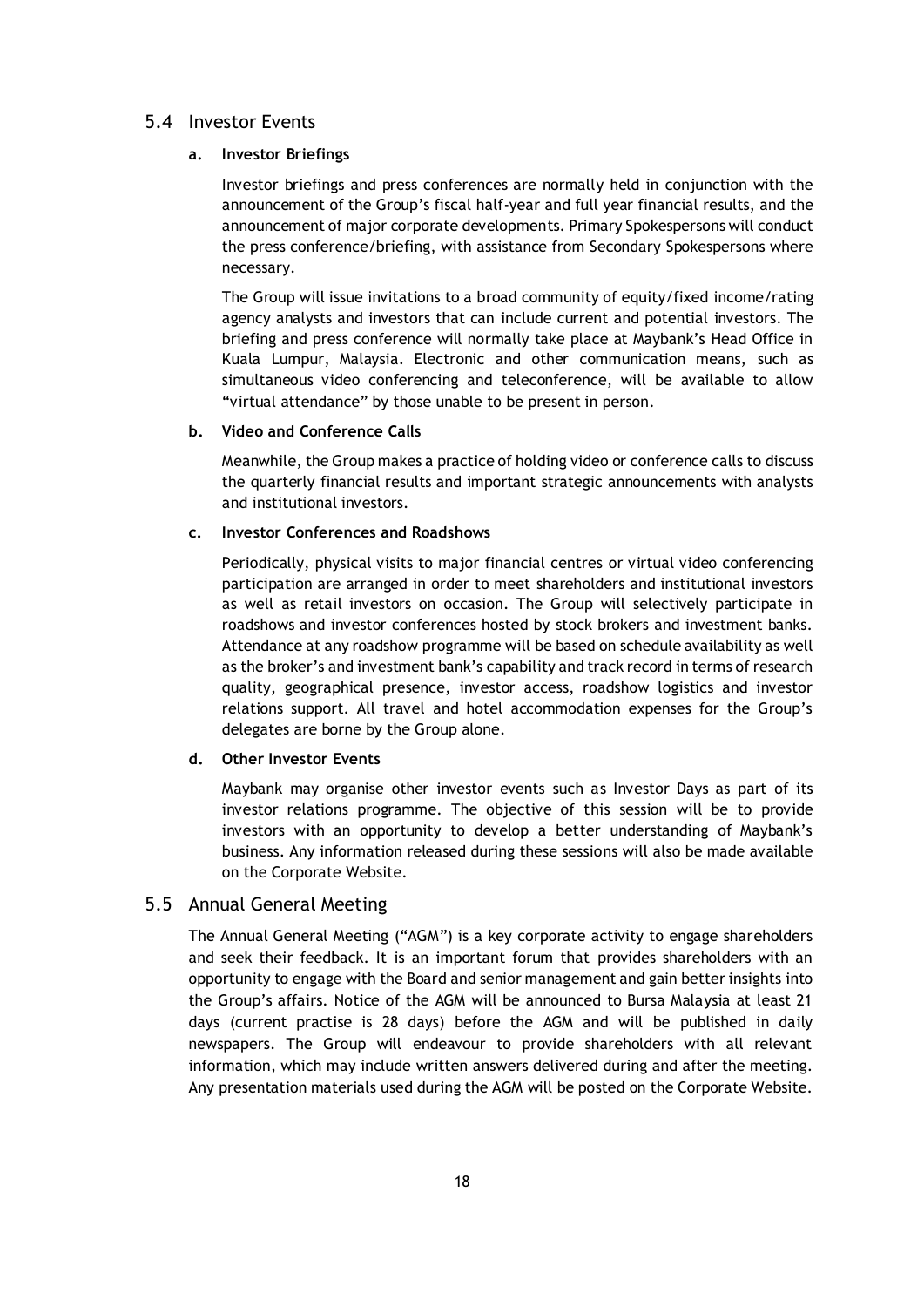#### <span id="page-19-0"></span>5.6 Annual Report

The Annual Report will be published on the Corporate Website and on Bursa Malaysia's website, with a notification of publication sent to shareholders at least 21 days (current practise is 28 days) before the AGM. The complete Annual Report in printed format will be delivered to those persons who notify the Group that they would like to receive the full report.

#### <span id="page-19-1"></span>5.7 Quarterly Financial Reports

The Group's quarterly financial results will be made available on Bursa Malaysia's website on the day of approval from the Board, in compliance with Bursa Malaysia's format. Thereafter, a copy of the quarterly report and an investor presentation will be posted on the Corporate Website and softcopies will be emailed to relevant parties on the Group's mailing list.

#### <span id="page-19-2"></span>5.8 Analyst Reports

Maybank maintains an active working relationship with research houses, stockbrokers, investment banks and credit rating agencies — independent of their current views or recommendations on the Company  $-$  to enhance the quantity and quality of analyst research.

It is the Group's policy to refrain from commenting on draft analysts' reports or models, except that Group IR may, if requested, provide comments on these drafts limited to the following:

- a. Corrections of inaccurate historical public information;
- b. Deviations from information and projections the Company has publicly issued, specifying, without reaffirming, the date and/or occasion of such issuance;
- c. Non-material information, whether in the public domain or not; and
- d. Industry-related information.

The Group will not attempt to influence an analyst's opinion or recommendations.

The Group will not endorse or externally distribute any analysts' reports. However, the Group, may internally circulate such reports to its Board and senior management to aide them in understanding market perception of the Group. The Group will make available the list of research houses and its analysts covering Maybank on the investor relations section of the Corporate Website.

#### <span id="page-19-3"></span>5.9 Rating Agencies

The Group and some subsidiaries are assigned a credit issuer rating by national and international rating agencies annually. As part of the annual review, the rating agency may submit an information request which will be responded by Group IR or the relevant subsidiaries. The rating review team may also choose to conduct discussions with senior officials. Senior officials could also be engaged by rating teams for an update on any development in credit rating processes that may impact the issuer's credit rating or the credit rating of any of the Group's debt securities.

When reviewing any draft credit rationale before public disclosure, the Group's position is to point out any factual errors or assumptions. The Group will not seek to influence the recommendation, opinions and conclusions of the analyst. Maybank subsidiaries may also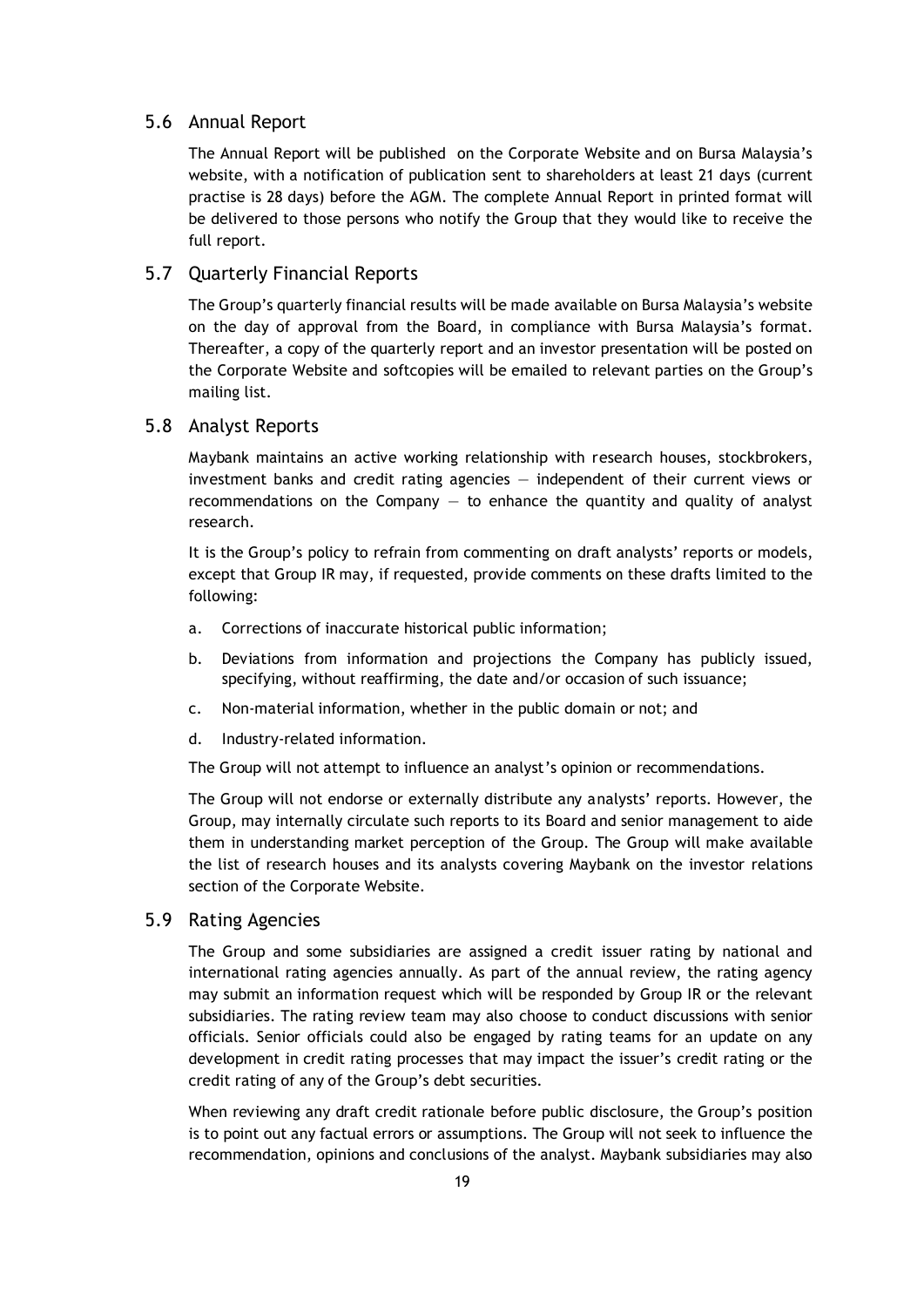undertake their own credit rating exercises. In this instances, Group IR will assist with providing verification on any Group-level information consistent with the terms of this Policy. Credit ratings for Maybank will also be disclosed on the investor relations section of the Corporate Website.

## <span id="page-20-0"></span>**C. OBTAINING FEEDBACK**

Maybank welcomes comments, constructive feedback and suggestions from shareholders and other major stakeholders. The Group has developed various channels for shareholders and stakeholders to provide their comments and feedback. Contact information is available in the Annual Report and the Corporate Website. The Group will consider the relevant comments and feedback received for the betterment of the Group.

As an on-going process, Maybank will survey its primary investor community from time to time to gauge external opinion, either by way of formal questionnaires or interviews, or by seeking verbal opinion on occasions of contact with the investment community. External opinion will be sought not only on operational and performance matters, but also on governance and strategic issues.

## <span id="page-20-1"></span>**D. ENFORCEMENT**

Officers and Personnel who violates the provision of this Policy may be subjected to the Group disciplinary process. The Group may refer the matter to relevant regulatory authorities for further investigation should the Officers and Personnel also violate certain securities laws.

## <span id="page-20-2"></span>**E. CONTACT DETAILS**

#### **Malayan Banking Berhad**

14th floor, Menara Maybank 100 Jalan Tun Perak 50050 Kuala Lumpur Tel: +603 2070 8833 Corporate Website: www.maybank.com

#### **Media and Investor Relations**

Jeeva Arulampalam Head, Group External Communications and Investor Relations Tel: +603 2074 8017

#### **Group Corporate & Legal Services**

Wan Marzimin Wan Muhammad Group General Counsel & Company Secretary Tel: +603 2074 8805 Fax: +603 2031 0071

If any Officers and Personnel has any doubts pertaining to his/her responsibilities under this Policy, he/she can contact the Disclosure Policy Officers to seek clarification and guidance.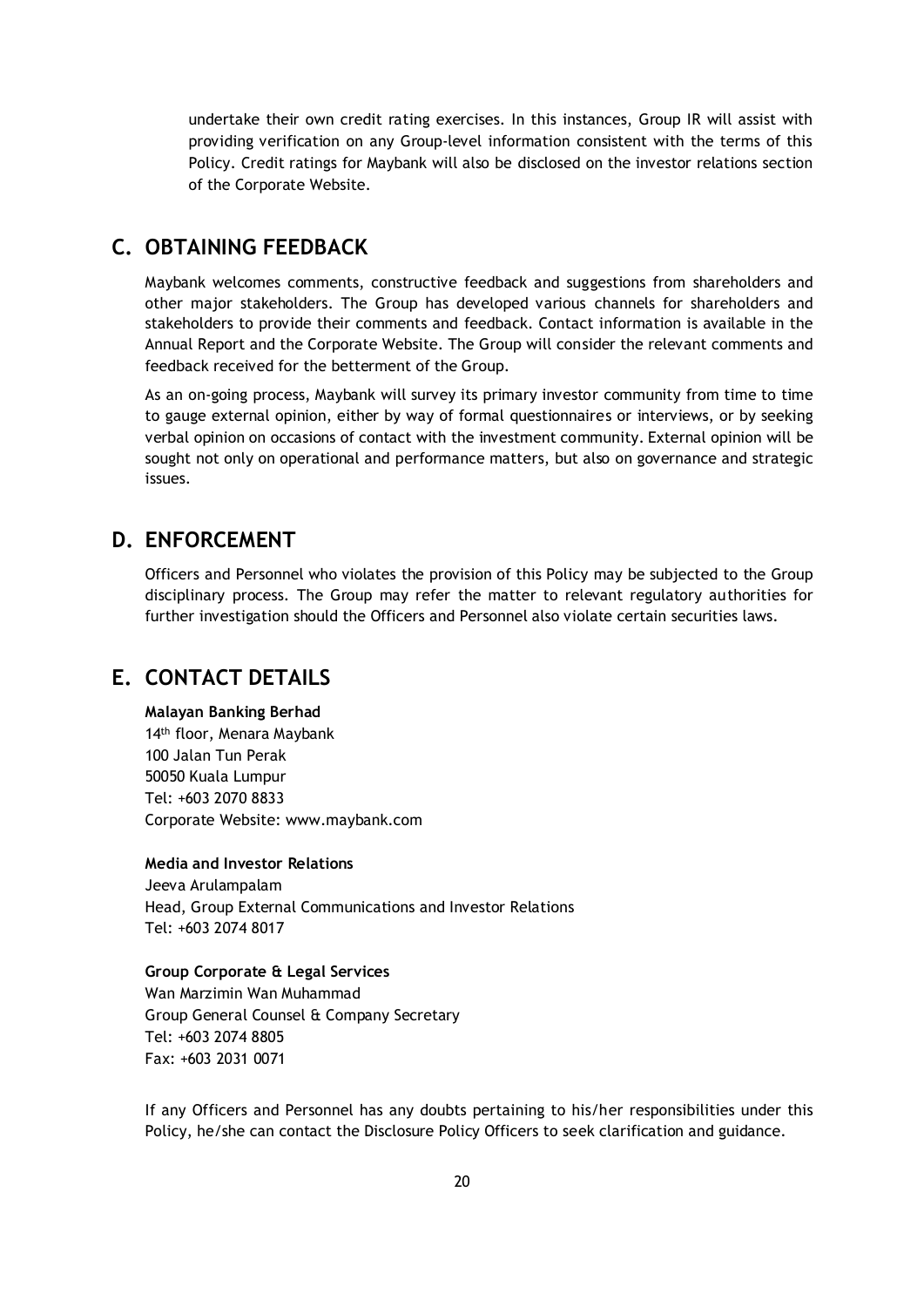## <span id="page-21-0"></span>**F. REVIEW OF POLICY**

The Disclosure Policy Officers shall have oversight responsibility for this Policy.

The Disclosure Policy Officers will review and provide advice for this Policy to be updated from time to time as needed to ensure compliance with changing regulatory requirements and to ensure the Policy continues to be effective in providing accurate and timely disclosure in accordance with the Group's disclosure obligations.

Approval of this Policy is the responsibility of the Board. However, the Head of Group IR, in consultation with Maybank Group CFO, is authorised to make revisions to this Policy for changes they deem to be administrative or procedural in nature.

This Policy has been approved by the Board on 26 November 2015 and updated by Group IR, with approval from Maybank Group's CFO on 25 September 2017. The subsequent update to the Policy with the approval from Maybank Group President & CEO was made on 22 April 2022.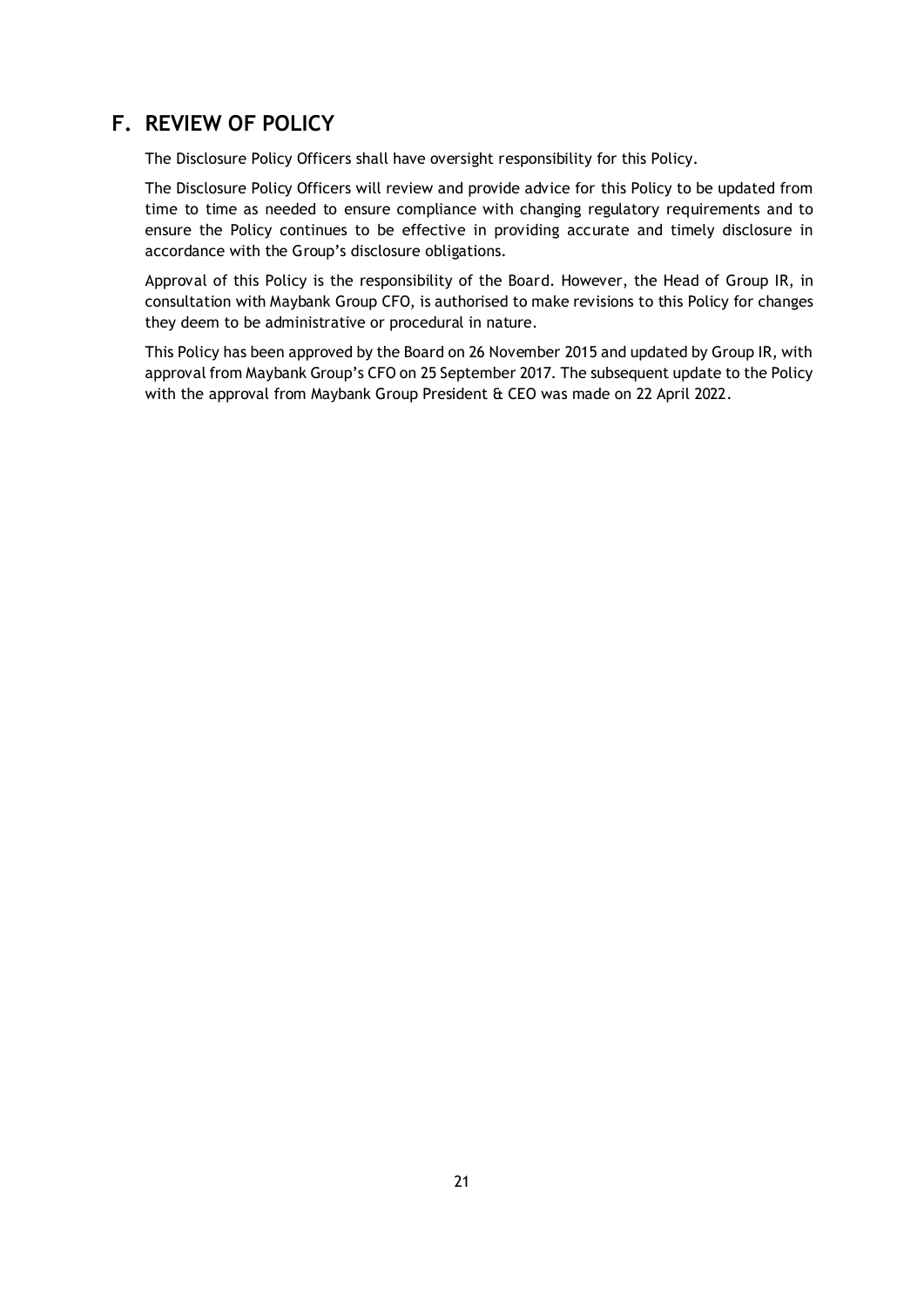## <span id="page-22-0"></span>**APPENDIX**

#### **A. ABBREVIATIONS AND DEFINITION**

| <b>Term</b>                  | <b>Meaning or Definition</b>                                                                                                                                                                                                                                     |
|------------------------------|------------------------------------------------------------------------------------------------------------------------------------------------------------------------------------------------------------------------------------------------------------------|
| "AGM"                        | Maybank's Annual General Meeting                                                                                                                                                                                                                                 |
| "Annual Report"              | The annual report of Maybank                                                                                                                                                                                                                                     |
| "Audit Committee"            | The Audit Committee of Maybank                                                                                                                                                                                                                                   |
| "Authorised Spokespersons"   | The persons responsible for communicating with the investment<br>community, regulators or the media, as defined in Section 2.3                                                                                                                                   |
| "Board"                      | The Board of Directors of Maybank Group                                                                                                                                                                                                                          |
| "Bursa Malaysia"             | Bursa Malaysia Securities Berhad, the stock exchange on which<br>Maybank is listed                                                                                                                                                                               |
| "Chairman"                   | Chairman of the Board of Directors of Maybank Group                                                                                                                                                                                                              |
| "CMSA"                       | Capital Market and Services Act 2007                                                                                                                                                                                                                             |
| "Code of Ethics and Conduct" | Maybank's Code of Ethics and Conduct Policy for employees of<br>Maybank Group                                                                                                                                                                                    |
| "Company" or "Maybank"       | Malayan Banking Berhad, the listed issuer/entity on Bursa Malaysia                                                                                                                                                                                               |
| "External Communications"    | Maybank's Group External Communications                                                                                                                                                                                                                          |
| "Corporate Services"         | Maybank's Group Corporate and Legal Services                                                                                                                                                                                                                     |
| "Corporate Website"          | Maybank Group's corporate website at www.maybank.com                                                                                                                                                                                                             |
| "General Meetings"           | Annual General Meetings and Extraordinary General Meetings                                                                                                                                                                                                       |
| "Group CFO"                  | Group Chief Financial Officer of the Maybank Group                                                                                                                                                                                                               |
| "Group IR"                   | Maybank's Group Investor Relations                                                                                                                                                                                                                               |
| "Group PCEO"                 | Group President and Chief Executive Officer of the Maybank Group                                                                                                                                                                                                 |
| "Head Office"                | The Group's head office at Menara Maybank, 100 Jalan Tun Perak,<br>50050 Kuala Lumpur, Malaysia                                                                                                                                                                  |
| "Investor Day"               | A meeting and/or presentation by the Group PCEO, Group CFO and/or<br>Executive Committee members to analysts, investors and potential<br>shareholders to brief about the Group in more detail compared to the<br>quarterly analyst briefings or conference calls |
| "Listing Requirements"       | Bursa Malaysia Securities Berhad's Main Market Listing Requirements                                                                                                                                                                                              |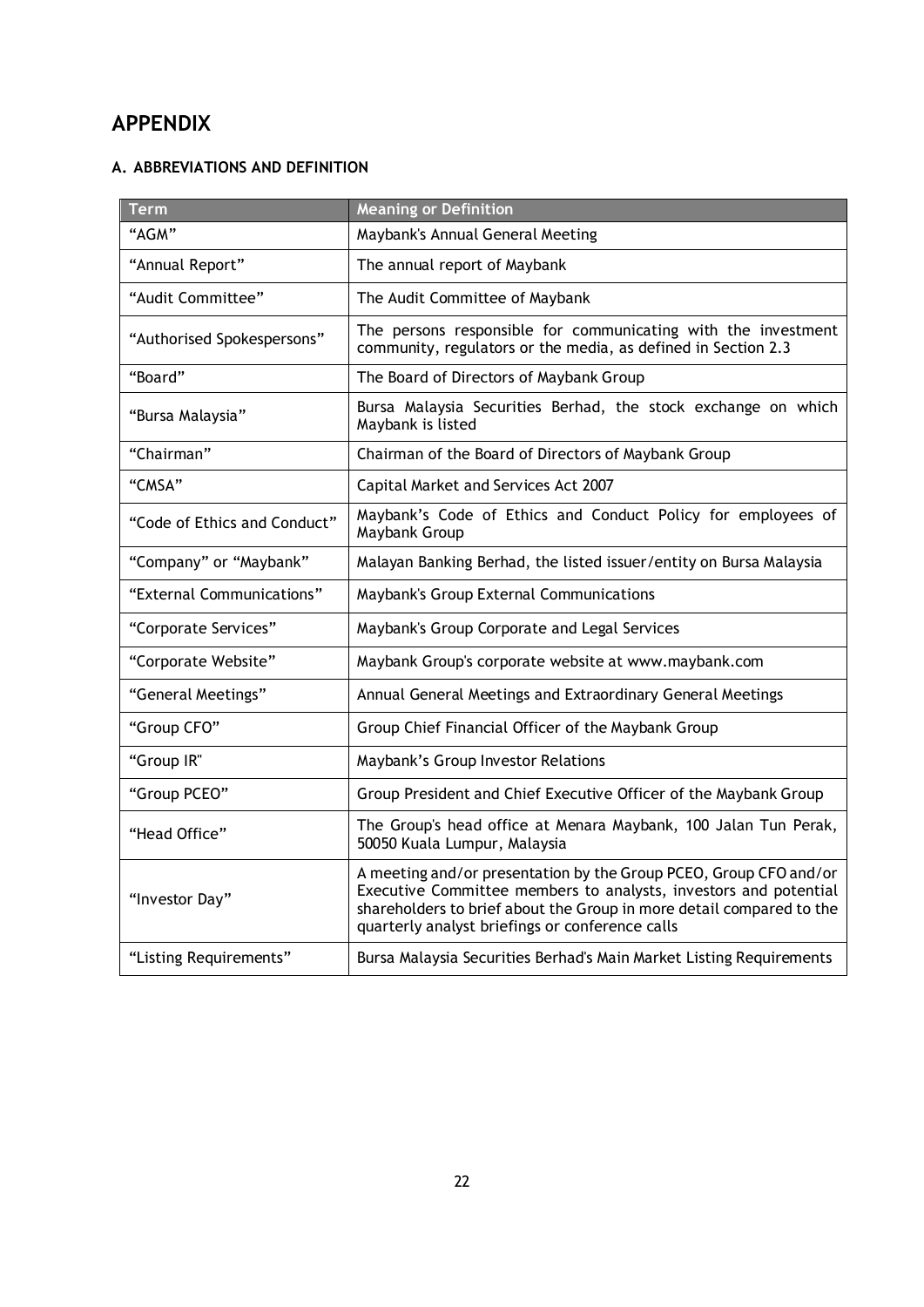| Term                              | <b>Meaning or Definition</b>                                                                                                                                                                                                                                                   |  |
|-----------------------------------|--------------------------------------------------------------------------------------------------------------------------------------------------------------------------------------------------------------------------------------------------------------------------------|--|
| "Material Information"            | Any information which is reasonably expected to have a material<br>effect on the price, value or market activity of the Company or on<br>the decision of a securities holder or investor to buy, sell or continue<br>holding the Group's securities, as defined in Section 3.1 |  |
| "Maybank Group" or "the<br>Group" | Malayan Banking Berhad and its subsidiaries                                                                                                                                                                                                                                    |  |
| "Maybank" or "the Company"        | Malayan Banking Berhad, the listed issuer/entity on Bursa Malaysia                                                                                                                                                                                                             |  |
| "Officers and Personnel"          | The directors, management, officers, Authorised Spokespersons and<br>employees of the Group                                                                                                                                                                                    |  |
| "Policy" or "Disclosure Policy"   | Maybank Group's Corporate Disclosure Policies and Procedures (CDPP)                                                                                                                                                                                                            |  |
| "Primary Spokespersons"           | The persons responsible for communicating with the investment<br>community, regulators or the media as defined in Section 2.3                                                                                                                                                  |  |
| "Principal Officers"              | Officers and Personnel who has access or is privy to price-sensitive<br>information in relation to the listed issuer                                                                                                                                                           |  |
| "Public Disclosure Materials"     | Materials that include Bursa Malaysia announcements and where<br>applicable, press releases, media interviews or responses to public<br>queries, as defined in Section 4.5                                                                                                     |  |
| "Secondary Spokesperson"          | The persons responsible for communicating with the investment<br>community, regulators or the media only in connection with their<br>specific areas of responsibilities within the Group or as authorised by<br>the Primary Spokesperson, as defined in Section 2.3            |  |
| "Unusual Market Activity"         | Unusual price movement, trading activity or both, as defined in the<br>Listing Requirements (Paragraph 9.11)                                                                                                                                                                   |  |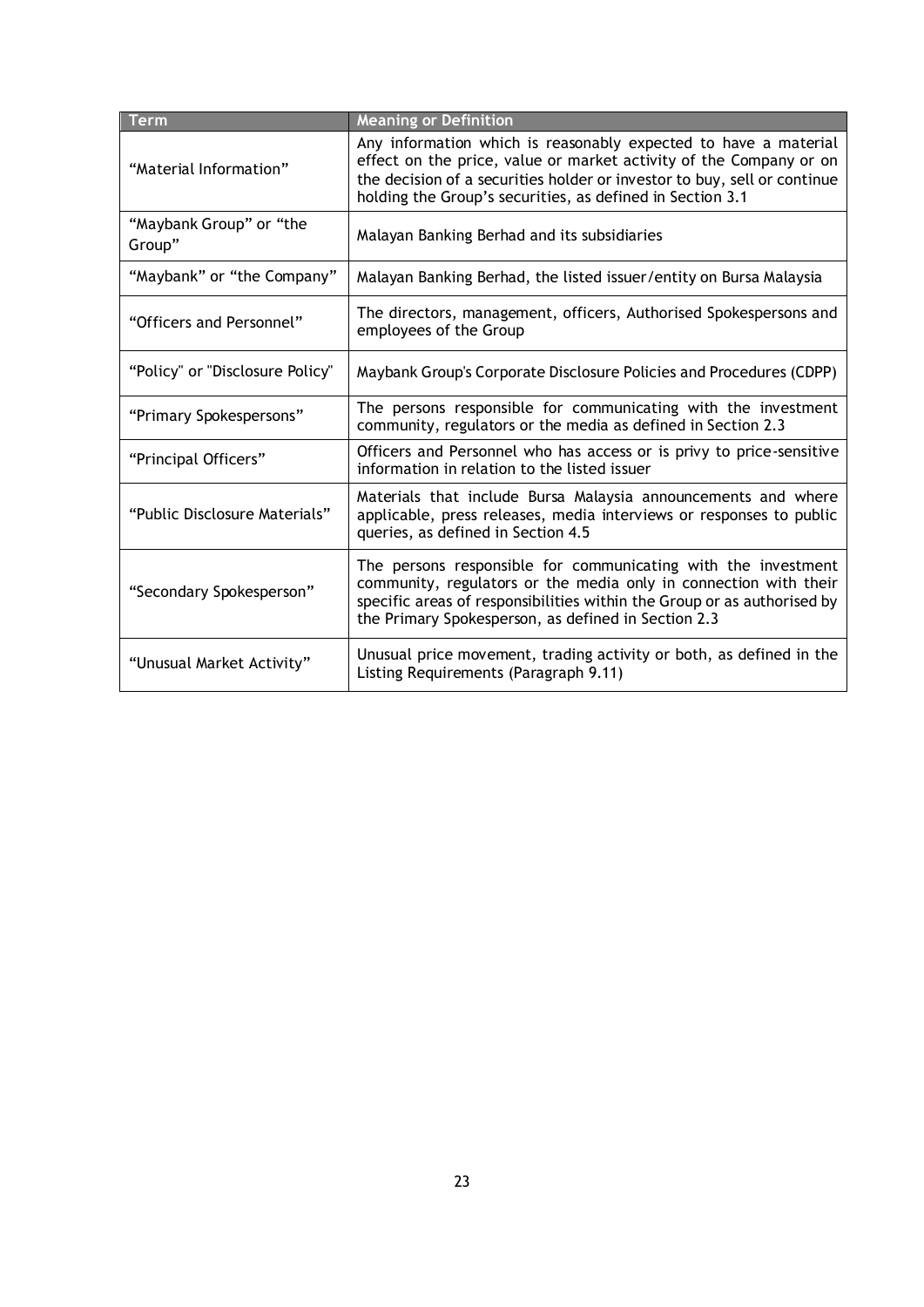#### **B. PRIMARY STAKEHOLDERS**

Primary Stakeholders will include Direct Stakeholders and Indirect Stakeholders as listed below. This list is not exhaustive, and is for guidance purposes only.

#### **Direct Stakeholders (or collectively known as Investors):**

- Institutional investors
- Fund managers
- Retail investors
- Sell-side equity analysts
- Buy-side equity analysts
- Debt investors and fixed income analysts
- Rating agencies
- Employee share option scheme (ESOS) holders
- Investor relations service providers
- Shareholder interest groups

#### **Indirect Stakeholders:**

- Financial press and media
- Regulators and government agencies
- Non-governmental organisations (NGO)
- The general public
- Others (including investment banks, professional advisors and business partners)

#### **C. MATERIAL INFORMATION**

The list provides the types of material information that may require immediate announcement to Bursa Malaysia. It gives a general description of matters which would be regarded as material information. This list is not exhaustive, and is for guidance purposes only.

- Quarterly Reports of interim financial results, and the Group's annual audited accounts.
- Material changes in the Group's business or its strategy or investment plans;
- Other events that may be expected to have a material effect on the Group's operations, financial condition or future prospects;
- Significant Group borrowings and any ratings attached to those borrowings;
- Any change in shareholders which might affect control of the Group;
- Any new issue of securities by the Group, or in the terms of its existing securities;
- Any information concerning dividends;
- Any reorganisation or reconstruction of the Group;
- Material litigation and court decisions;
- Mergers, acquisitions and other major corporate developments;
- Change in management;
- Any event of default in respect of a material financial obligation of the Group;
- Introduction of material new products;
- The acquisition or loss of any material contract